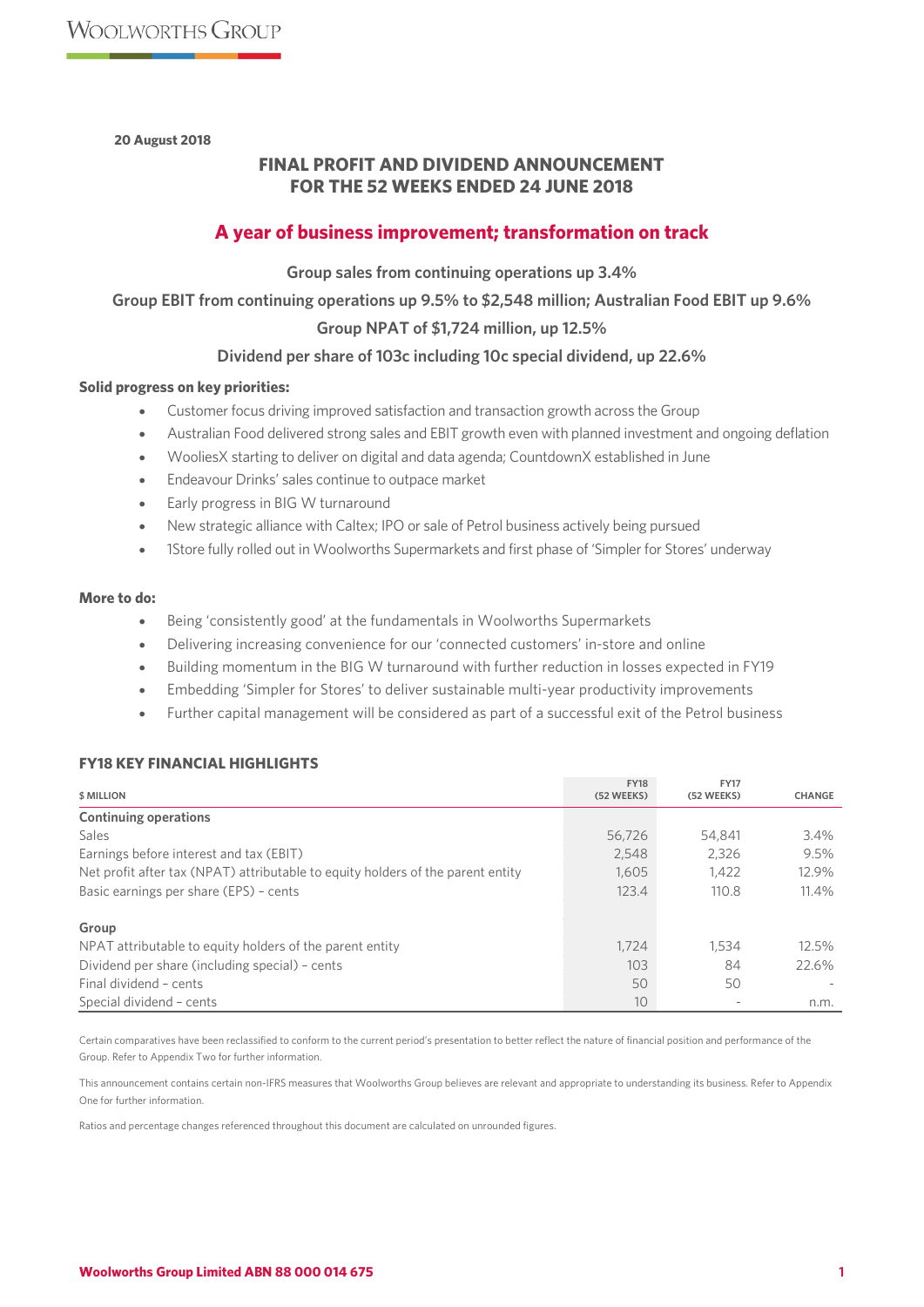Brad Banducci, Woolworths Group CEO, said: "Our focus on customers putting us 1<sup>st</sup> remains at the core of what we do. All businesses\* saw an increase in customer satisfaction and traffic (transactions) during the year. This has led to strong sales and EBIT growth and a significant reduction in net debt, even as we invest in strategic initiatives focused on delivering sustainable growth into the future. Having fixed the basics, our focus is shifting to being 'consistently good' at the fundamentals and creating meaningful shopping differentiation in the eyes of our customers. Across Woolworths Group, we plan to leverage digital and data to transform our businesses and deliver both exceptional customer and team experiences leading to sustainable growth for our shareholders.

"Australian Food delivered the strongest sales growth in a number of years in FY18 with comparable sales growth of 4.3%. As expected, sales growth began to moderate in the second half (H2'18: +3.7%, Easter-adjusted Q4'18: +3.1%) as we cycled very strong growth in the prior year, high levels of fruit and vegetable deflation and a decline in infant formula sales. Pleasingly, comparable transaction growth remained strong and EBIT grew by 9.6% for the year.

- Woolworths Supermarkets' growth continues to be customer-led with VOC scores improving over the course of the year. Overall Customer Satisfaction in June was 81% which increased 4 pts on the prior year and sustained levels achieved in March. Positive customer feedback continues to be strongly correlated with transaction growth, with comparable transactions increasing by 4.2% in FY18 and 3.6% in Q4'18. We have made good progress in our Renewal and Upgrade programs with 80 Renewals (including 11 new stores) and 54 Upgrades completed during the year including Marrickville Metro, Plumpton and Lakemba concept stores
- In FoodCo and Metro, the reformulation and rebranding of Woolworths (previously Select) and Essentials (previously Homebrand) is now complete with over 5,000 products materially improved. Metro comparable sales grew in double-digits and we opened our new concept store in Pitt Street Mall on 20 June. We also announced a new alliance with Caltex to open up to 250 Metro stores on Caltex sites over the next six years
- It was a busy first year for WooliesX with a significant investment in capability and the delivery of a number of initiatives across digital and data. We successfully rolled out Pick up nationwide; we also opened new customer fulfilment centres in Sydney and Melbourne to improve our home delivery experience and continued to evolve our overall digital shopping experience. Increasing personalised engagement with our customers has also led to an increase in Rewards members to 10.9 million at the end of June. Heightened customer expectations and competition will require us to continue investing in order to provide our customers with a seamless shopping experience with a number of exciting new initiatives expected to roll out over the course of FY19

"Endeavour Drinks grew comparable sales by 3.6% in FY18 with Easter-adjusted Q4'18 comparable sales growth of 2.8%. Sales growth remained robust in the second half; however, EBIT growth was lower due to continued price competition impacting Dan Murphy's. Steve Donohue was appointed as Managing Director in April with Martin Smith retiring at the end of the financial year. In FY19, we plan to further increase our investment in digital and data, leveraging learnings from WooliesX with focus on range, service and convenience.

"Following investments in the year in New Zealand Food, comparable sales grew at the fastest rate in a number of years with comparable sales increasing by 3.4% in FY18 and Easter-adjusted comparable sales increasing by 3.7% in Q4'18. In the second half of the year we established CountdownX to further accelerate the digital and data transformation in New Zealand. Natalie Davis, previously Woolworths Group Chief Customer Transformation Officer, was appointed as Managing Director of Woolworths New Zealand on 12 June following the retirement of Dave Chambers.

"In our Portfolio businesses:

- BIG W progressed its turnaround in FY18. Prices are significantly more competitive than this time last year, the majority of stores have been refreshed and the range is beginning to resonate with customers. Comparable sales increased by 0.9% in FY18, the first increase since FY09. The loss before interest and tax was \$110 million. In FY19, we expect a further reduction in losses as we continue to build momentum in the business but, as always, financial performance will depend on trading over the key Christmas period
- ALH Hotels comparable sales growth was 3.7% for the year or 2.8% Easter-adjusted in Q4'18 with continued growth across all major parts of the business. EBIT growth in the second half was more subdued than the first half as we cycled a strong period of profit growth in the prior year. Two reviews into responsible gaming practices were recently completed at ALH with measures put in place to address the findings. Woolworths Group is committed to the highest level of responsible gaming and will continue to support ALH as it focuses even more intently on improving responsible gaming practices as announced in August

\*Continuing operations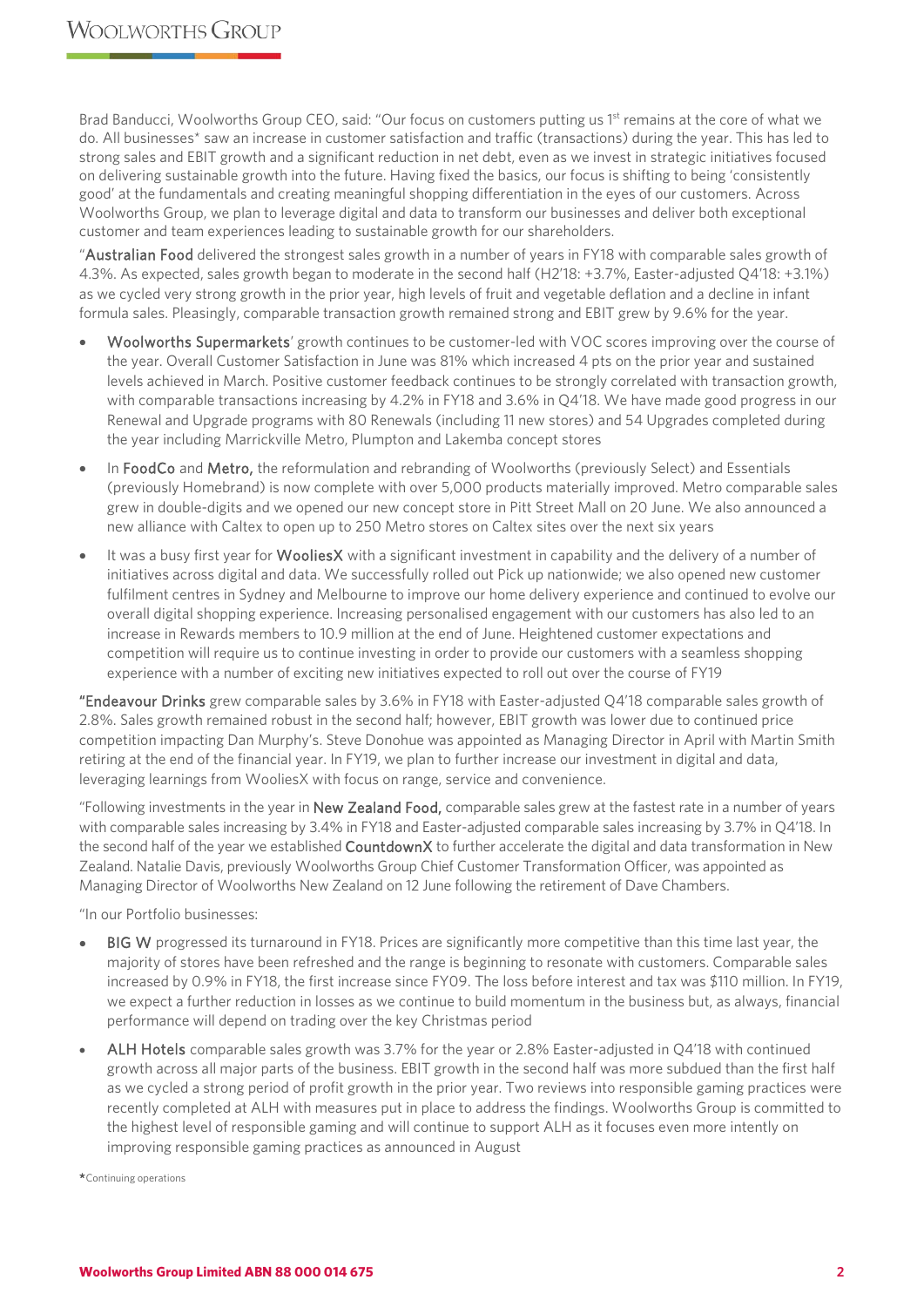In July, we announced a strategic alliance with Caltex with a new long-term fuel supply agreement for Petrol delivering a significant reduction in our wholesale cost of fuel. As part of the alliance, our customers will benefit from an extended network of fuel discount redemption sites and an ability to earn Rewards points on fuel and grocery purchases at over 700 Caltex sites. Woolworths Group is pursuing an IPO or sale of the Petrol business. The Petrol team maintained its customer focus with VOC remaining at 86% during the year despite the distraction of the sale process

"In summary, we are pleased with the progress we have made in FY18 and remain energised by the material opportunities we have to create a better business for our customers, team members and shareholders in the future. In Australian Food, sales in the first quarter slowed with comparable sales for the first seven weeks of Q1'19 increasing by 1.3%. Sales have been impacted by customers adjusting to the phasing-out of single-use plastic bags, a competitor continuity program, meat and fruit and vegetable deflation, and the cycling of our successful Earn and Learn program in the prior year. We expect sales momentum to improve over the course of the half. Our customer satisfaction metrics (VOC) are broadly back to the levels prior to the removal of single-use plastic bags, including Time in Queue. Our overall brand metrics have also continued to improve relative to our competitors, including price perception, brand preference and quality of fresh. These customer and brand scores along with our strong trading plans, give us confidence in the critical run into Christmas.

"Finally, I would like to take this opportunity to thank our team members and partners for their hard work and support in FY18."

Woolworths Group Chairman, Gordon Cairns, said: "We made good progress in our transformation journey during the year and continue to support management in investing for the long-term as we progress exciting opportunities to improve customer experience, efficiency and returns to shareholders. Capital management has been an area of focus and today the Board has announced a fully franked final dividend of 50 cents per share. This takes the ordinary dividend for the year to 93 cents per share, an 11% increase on the prior year. In considering the improved trading performance and balance sheet strength in the year as well as the benefits from the new Petrol alliance, the Board has also announced a fully franked special dividend of 10 cents per share resulting in a H2'18 payout ratio of 104%.

"This special dividend and the removal of the 1.5% Dividend Reinvestment Plan discount announced in February, reflect our commitment to disciplined capital management, including distribution of franking credits to shareholders as appropriate. Further capital management will be considered as part of a successful exit of our Petrol business."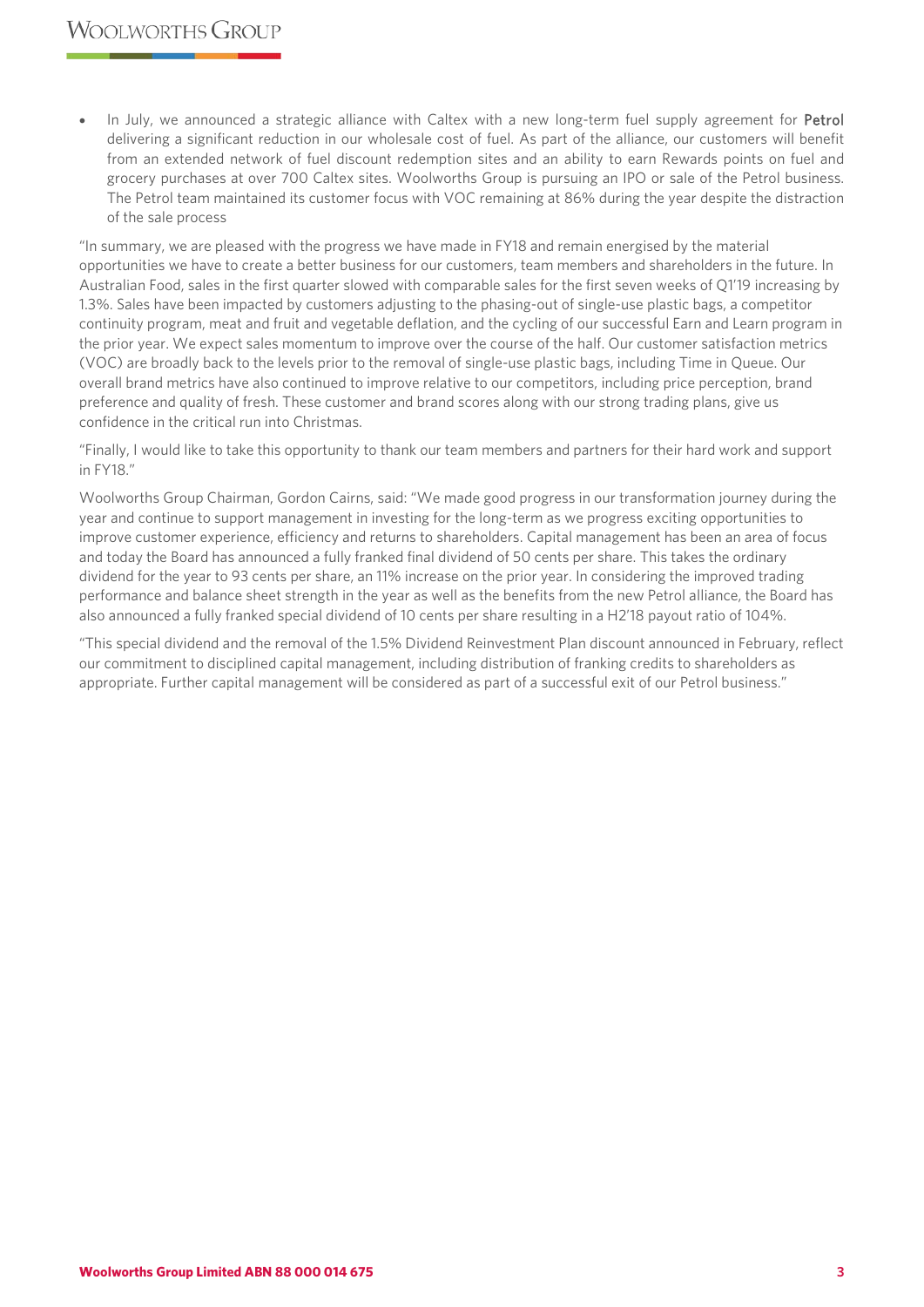## **KEY PRIORITIES**

Progress against the Woolworths Group key priorities over the last 12 months has been as follows:

## 1. Customer 1<sup>st</sup> and Team 1<sup>st</sup> culture

- New Group Purpose, Ways-of-Working and Core Values activated across the Group
- Voice of Customer, Voice of Team and Voice of Supplier scores further improved in FY18
- Ranked first by suppliers in Food Retail Advantage buying survey, up from 11<sup>th</sup> in 2016
- New initiatives to support the team including Gold Tier Status for Australian Workplace Equality Index, Woolworths Financial Wellbeing Program, Refugee Employment Program and Resourcing the Future (Indigenous employment)
- More work to do to further embed Ways-of-Working in FY19

## 2. Connected, personalised and convenient shopping experiences

- Pick up now available in over 2,900 stores including Australian and New Zealand supermarkets, Dan Murphy's, BWS and BIG W
- BWS leading in on demand delivery; acquisition and expansion of Jimmy Brings
- CountdownX launched to enable New Zealand Food to continue to lead online
- New format Metro opened in Pitt Street Mall, Sydney featuring elements of Marrickville Metro concept
- More work to do to improve the Home Delivery and Pick up experience for our customers

## 3. Transforming Australian and New Zealand Food

- Australian Food transaction growth strong over the year reflecting improved customer satisfaction
- 80 Renewals (including 11 new stores) and 54 Upgrades including Marrickville Metro, Plumpton, Lakemba
- Investments in New Zealand Food driving improved customer and sales outcomes; Natalie Davis appointed as MD following the retirement of Dave Chambers
- Australian and New Zealand Food online sales growth of over 30% in FY18 following investment in the offer
- More work to do to deliver 'consistently good' shopping experiences and meaningful customer differentiation

#### 4. Evolving our Endeavour Drinks business

- Strong sales growth across BWS and Dan Murphy's despite increasingly competitive market
- Customer 1<sup>st</sup> Ranging completed across all BWS stores with ranges tailored to local customers
- My Dan Murphy's loyalty program now with 3 million members
- New MD, Steve Donohue appointed following the retirement of Martin Smith
- More work to do to position Endeavour Drinks for medium-term growth through digital, range, service and convenience

## 5. Unlocking value in our Portfolio

- Progress on BIG W turnaround with strong item growth, but still early in the journey
- New fuel supply agreement with Caltex delivering sustained cost of goods benefit to Petrol business
- IPO or sale of Petrol business being actively pursued
- Solid sales and EBIT growth in ALH Hotels with further commitment to responsible gaming practices
- More work to do to continue momentum in BIG W turnaround and improve responsible gaming practices at ALH

## 6. End-to-end processes – 'better for customers' and 'simpler for stores'

- 1Store (1POS, ticketing, back office) roll out to all Australian Food stores and attached BWS
- Progress on Big 5 productivity initiatives in Woolworths Supermarkets (Availability, Stock Loss, Rostering, Ease of Pick up and 1Store)
- 'Simpler for Stores' team established with series of detailed diagnostics completed and implementation underway
- Completion of Melbourne South Regional Distribution Centre (MSRDC) building and automation installation on time and budget
- More work to do to leverage end-to-end process improvement to sustainably improve overall operating efficiency and commission the MSRDC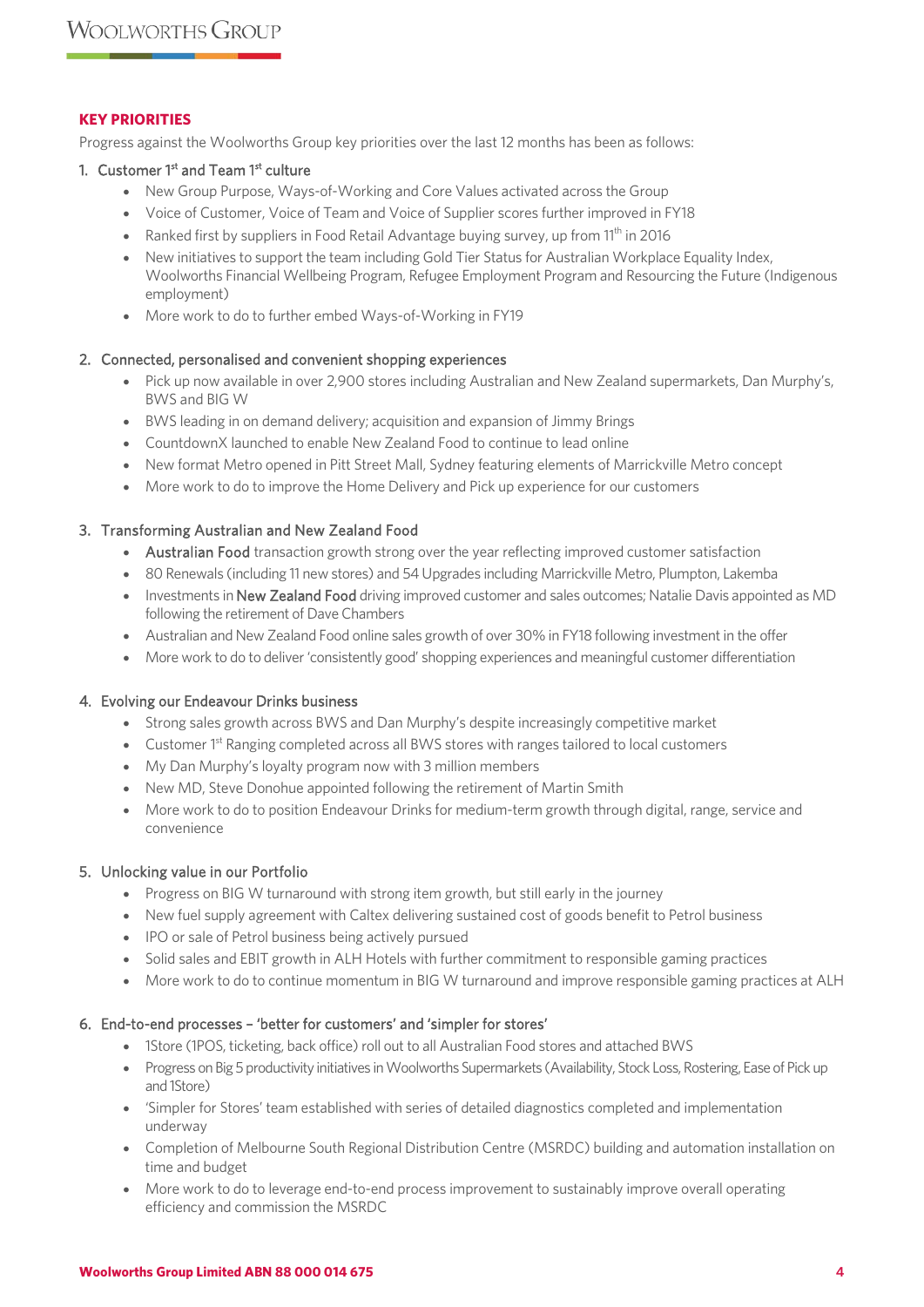## **GROUP PROFIT OR LOSS FOR THE 52 WEEKS ENDED 24 JUNE 2018**

| <b>\$ MILLION</b>                                                               | <b>FY18</b><br>(52 WEEKS) | <b>FY17</b><br>(52 WEEKS) | <b>CHANGE</b> |
|---------------------------------------------------------------------------------|---------------------------|---------------------------|---------------|
| <b>Continuing operations</b>                                                    |                           |                           |               |
|                                                                                 |                           |                           |               |
| Earnings before interest, tax, depreciation, amortisation and rent<br>(EBITDAR) | 5,712                     | 5,398                     | 5.8%          |
| Rent                                                                            | (2,061)                   | (2,034)                   | 1.3%          |
| Earnings before interest, tax, depreciation and amortisation (EBITDA)           | 3,651                     | 3,364                     | 8.6%          |
| Depreciation and amortisation                                                   | (1,103)                   | (1,038)                   | 6.4%          |
| <b>EBIT</b>                                                                     | 2,548                     | 2,326                     | 9.5%          |
| Net financing costs                                                             | (154)                     | (194)                     | $(20.6)\%$    |
| Income tax expense                                                              | (718)                     | (651)                     | 10.4%         |
| <b>NPAT</b>                                                                     | 1,676                     | 1,481                     | 13.1%         |
| Non-controlling interests                                                       | (71)                      | (59)                      | 17.9%         |
| NPAT from continuing operations attributable to equity holders of the           |                           |                           |               |
| parent entity                                                                   | 1,605                     | 1,422                     | 12.9%         |
|                                                                                 |                           |                           |               |
| NPAT from discontinued operations attributable to equity holders of the         |                           |                           |               |
| parent entity                                                                   | 119                       | 112                       | 6.3%          |
|                                                                                 |                           |                           |               |
| NPAT attributable to equity holders of the parent entity                        | 1,724                     | 1,534                     | 12.5%         |
| <b>MARGINS - continuing operations</b>                                          |                           |                           |               |
| Gross profit (%)                                                                | 29.5                      | 29.0                      | 41 bps        |
| Cost of doing business (%)                                                      | 25.0                      | 24.8                      | 16 bps        |
| EBIT (%)                                                                        | 4.5                       | 4.2                       | 25 bps        |
|                                                                                 |                           |                           |               |
| <b>EARNINGS PER SHARE AND DIVIDENDS</b>                                         |                           |                           |               |
| Weighted average ordinary shares on issue (million)                             | 1,300.5                   | 1,283.9                   | 1.3%          |
| Total Group basic EPS (cents)                                                   | 132.6                     | 119.4                     | 11.1%         |
| Basic EPS (cents) - from continuing operations                                  | 123.4                     | 110.8                     | 11.4%         |
| Diluted EPS (cents) - from continuing operations                                | 123.1                     | 110.5                     | 11.4%         |
| Interim dividend per share (cents)                                              | 43.0                      | 34.0                      | 26.5%         |
| Final dividend per share (cents) <sup>i</sup>                                   | 50.0                      | 50.0                      |               |
| Special dividend per share (cents) <sup>i</sup>                                 | 10.0                      |                           | n.m.          |
| Total dividend per share (cents)                                                | 103.0                     | 84.0                      | 22.6%         |

i Final 2018 dividend and special dividend payable on 12 October 2018 will be fully franked.

Certain comparatives have been reclassified to conform to the current period's presentation to better reflect the nature of financial position and performance of the Group. Refer to Appendix Two for further information.

Refer to Appendix Three for analysis of profit for the period from discontinued operations.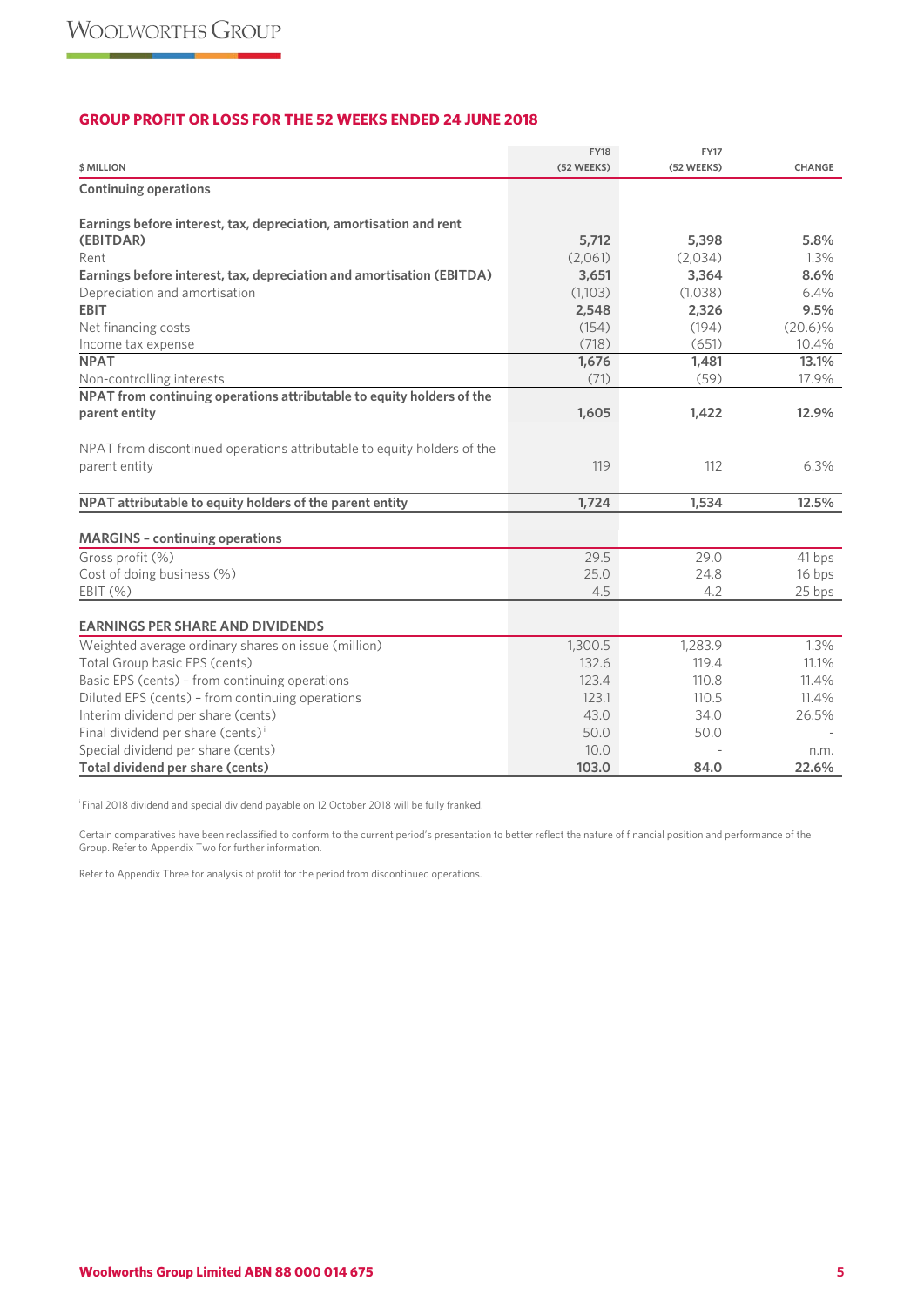## **SALES SUMMARY – FY18**

|                                                    | <b>FY18</b> | <b>FY17</b> |               |
|----------------------------------------------------|-------------|-------------|---------------|
| \$ MILLION                                         | (52 WEEKS)  | (52 WEEKS)  | <b>CHANGE</b> |
| <b>Continuing operations</b>                       |             |             |               |
| Australian Food                                    | 37,379      | 35,836      | 4.3%          |
| Endeavour Drinks                                   | 8,271       | 7.913       | 4.5%          |
| New Zealand Food                                   | 5,898       | 5,843       | $0.9\%$       |
| New Zealand Food (NZD)                             | 6,396       | 6,188       | 3.4%          |
| <b>BIG W</b>                                       | 3,566       | 3,542       | 0.7%          |
| Hotels                                             | 1,612       | 1,553       | $3.7\%$       |
| EziBuy                                             |             | 154         | n.m.          |
| Sales from continuing operations                   | 56,726      | 54,841      | 3.4%          |
| <b>Discontinued operations</b>                     |             |             |               |
| Home Improvement                                   |             | 903         | n.m.          |
| Petrol                                             | 4,784       | 4,640       | 3.1%          |
| Sales from discontinued operations                 | 4,784       | 5,543       | n.m.          |
| Group sales continuing and discontinued operations | 61,510      | 60,384      | 1.9%          |

## **BUSINESS PERFORMANCE**

## **Earnings/(loss) before interest and tax (EBIT/LBIT)**

|                                                          | <b>FY18</b> | <b>FY17</b> |               |
|----------------------------------------------------------|-------------|-------------|---------------|
| \$ MILLION                                               | (52 WEEKS)  | (52 WEEKS)  | <b>CHANGE</b> |
| <b>Continuing operations</b>                             |             |             |               |
| Australian Food                                          | 1,757       | 1,603       | 9.6%          |
| <b>Endeavour Drinks</b>                                  | 516         | 503         | 2.8%          |
| New Zealand Food                                         | 262         | 292         | $(10.4)\%$    |
| New Zealand Food (NZD)                                   | 284         | 309         | $(8.2)\%$     |
| <b>BIG W</b>                                             | (110)       | (151)       | (26.9)%       |
| Hotels                                                   | 259         | 233         | 11.1%         |
| Central overheads                                        | (136)       | (154)       | $(11.7)$ %    |
| <b>EBIT</b> from continuing operations                   | 2,548       | 2,326       | 9.5%          |
| <b>Discontinued operations</b>                           |             |             |               |
| Home Improvement                                         | 27          | 159         | n.m.          |
| Petrol                                                   | 168         | 158         | 7.1%          |
| <b>EBIT from discontinued operations</b>                 | 195         | 317         | n.m.          |
| <b>Group EBIT continuing and discontinued operations</b> | 2,743       | 2,643       | 3.8%          |

Certain comparatives in the above tables have been reclassified to conform to the current period's presentation to better reflect the nature of financial position and performance of the Group. Refer to Appendix Two for further information.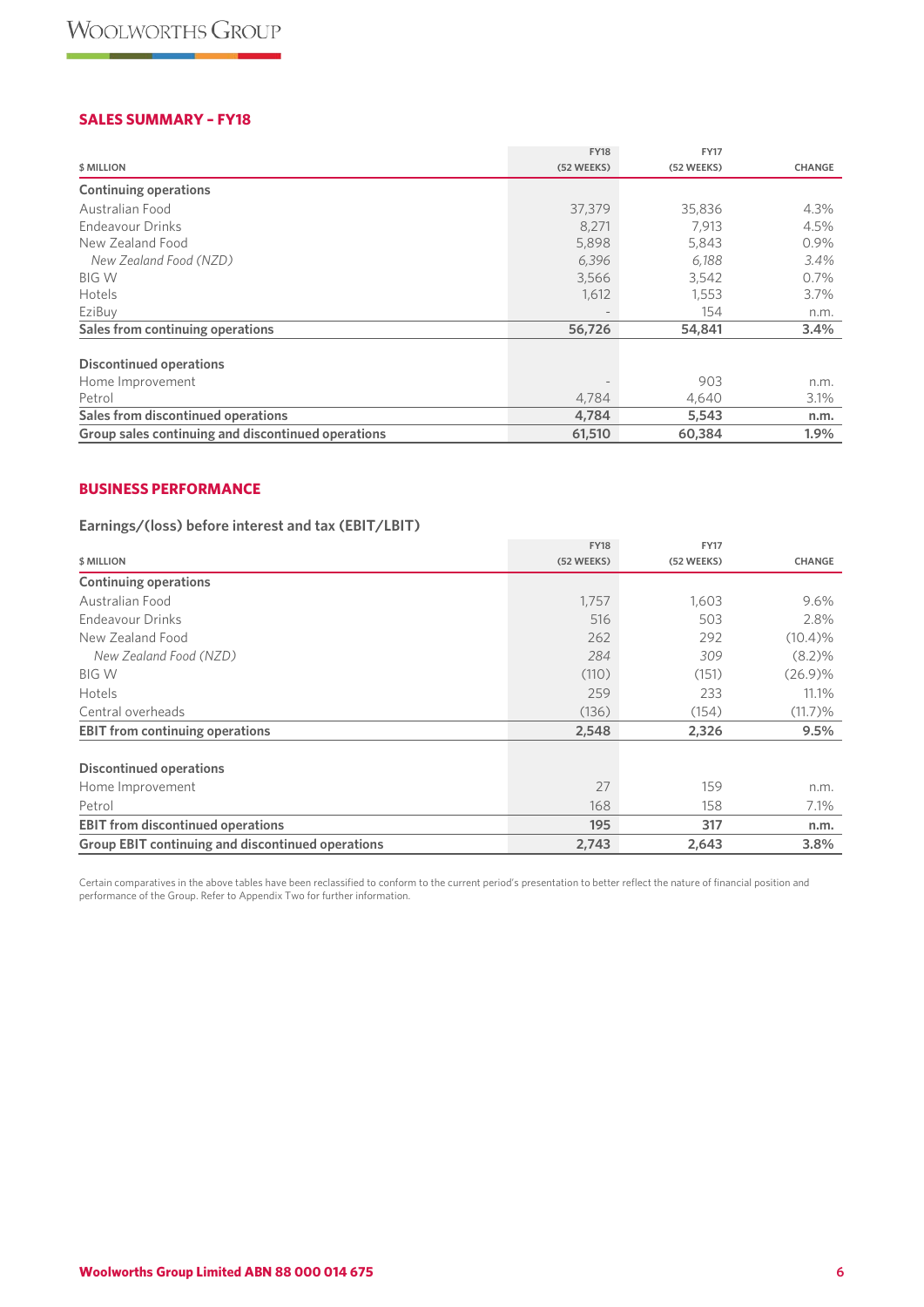## **GROUP TRADING PERFORMANCE**

**Sales from continuing operations** were \$56,726 million, an increase of 3.4% in FY18. Sales growth of 4.3% and 4.5% in Australian Food and Endeavour Drinks respectively was the major driver of the Group's sales increase.

FY18 sales by quarter is provided in Appendix Four.

**Gross profit from continuing operations** as a percentage of sales increased 41 bps on the prior year to 29.5% driven primarily by the gross profit improvement in Australian Food.

**Cost of doing business (CODB) from continuing operations** as a percentage of sales increased 16 bps on the prior year to 25.0% primarily due to an increase in Australian Food investment in strategic initiatives and higher depreciation.

**EBIT from continuing operations** increased 9.5% on the prior year to \$2,548 million, driven by a 9.6% increase in Australian Food.

**Net financing costs** decreased 20.6% on the prior year due to the continued reduction in net debt.

**NPAT from continuing operations attributable to equity holders of the parent entity** increased by 12.9% on the prior year to \$1,605 million, with corresponding EPS up 11.4% to 123.4 cents.

On a statutory basis, the NPAT attributable to equity holders of the parent entity was \$1,724 million, an increase of 12.5%. The corresponding EPS of 132.6 cents increased 11.1% on the prior year.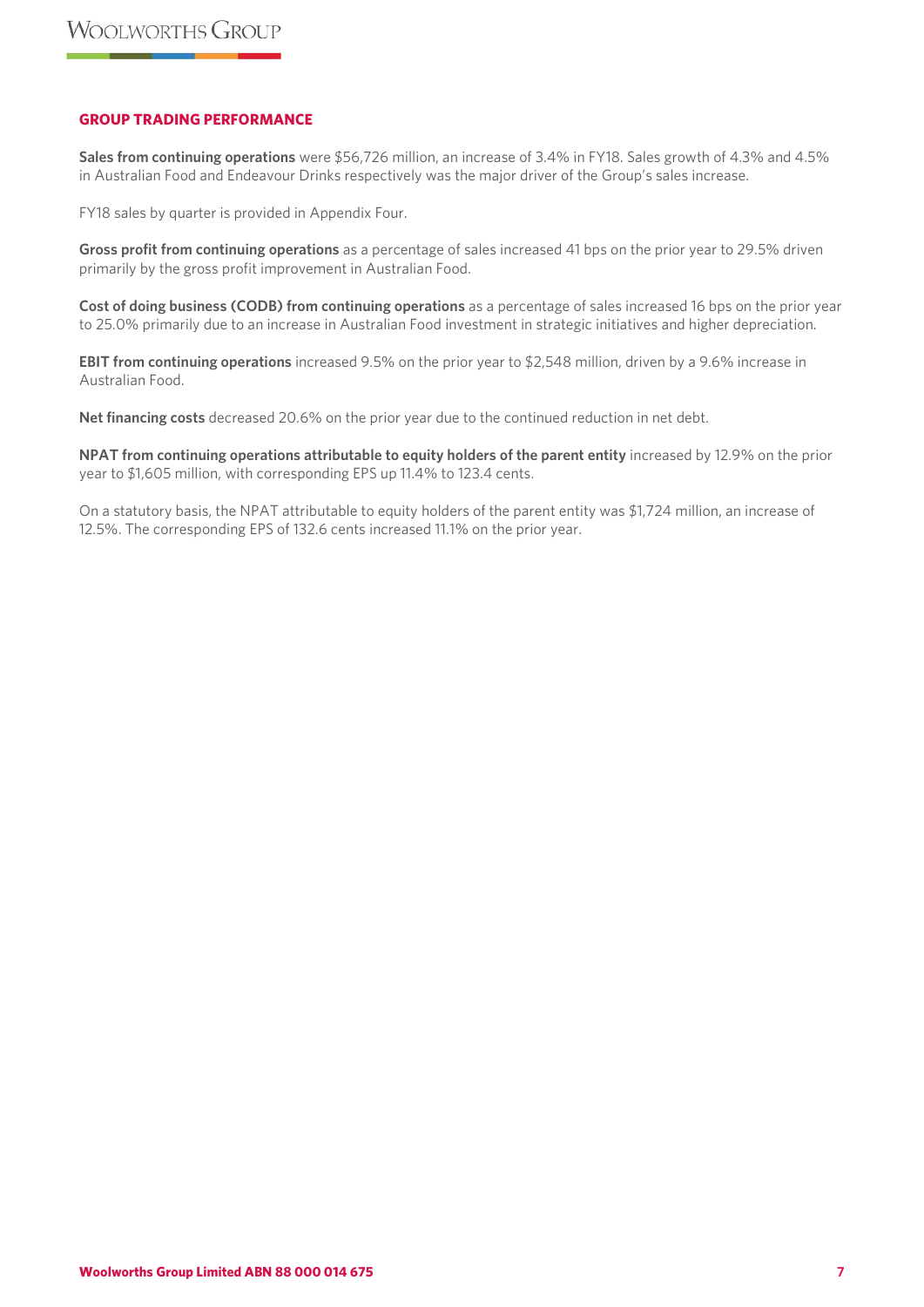## **AUSTRALIAN FOOD**

| <b>\$ MILLION</b>                           | <b>FY18</b><br>(52 WEEKS) | <b>FY17</b><br>(52 WEEKS) | CHANGE    |
|---------------------------------------------|---------------------------|---------------------------|-----------|
| <b>Sales</b>                                | 37,379                    | 35,836                    | 4.3%      |
| <b>EBITDA</b>                               | 2,430                     | 2,221                     | 9.4%      |
| Depreciation and amortisation               | (673)                     | (618)                     | 8.9%      |
| <b>EBIT</b>                                 | 1,757                     | 1,603                     | 9.6%      |
| Gross margin (%)                            | 29.1                      | 28.5                      | 63 bps    |
| Cost of doing business (%)                  | 24.4                      | 24.0                      | 41 bps    |
| EBIT to sales (%)                           | 4.7                       | 4.5                       | 23 bps    |
| Sales per square metre (\$)                 | 16,435                    | 15,974                    | 2.9%      |
| Funds employed                              | 1,215                     | 1,071                     | 13.4%     |
| Return on average funds employed (ROFE) (%) | 170.7                     | 166.1                     | $4.6$ pts |

## **OPERATING METRICS**

| YEAR ON YEAR (%)                                 | 04'18<br>(12 WEEKS) | 03'18<br>(13 WEEKS) | 02'18<br>(13 WEEKS) | 01'18<br>(14 WEEKS) |
|--------------------------------------------------|---------------------|---------------------|---------------------|---------------------|
| <b>Customer metrics</b>                          |                     |                     |                     |                     |
| Overall Customer Satisfaction (including Online) | 81%                 | 81%                 | 82%                 | 79%                 |
| Store-controllable VOC                           | 84%                 | 84%                 | 84%                 | 82%                 |
| Sales productivity metrics                       | Easter-adjusted     | Easter-adjusted     |                     |                     |
| Total sales                                      | 3.1%                | 4.2%                | 5.1%                | 4.7%                |
| Comparable sales                                 | 3.1%                | 4.0%                | 5.0%                | 4.9%                |
| Volume productivity metrics                      | Easter-adjusted     | Easter-adjusted     |                     |                     |
| Comparable transaction growth (%)                | 3.6%                | 4.1%                | 4.4%                | 4.6%                |
| Comparable items per basket (%)                  | 1.0%                | $0.0\%$             | 0.6%                | $1.4\%$             |
| Comparable item growth (%)                       | 4.6%                | 4.1%                | 5.0%                | $6.0\%$             |
| Change in average prices                         |                     |                     |                     |                     |
| Total                                            | $(2.3)\%$           | $(1.3)\%$           | $(1.6)\%$           | (2.4)%              |
| <b>Total excluding Tobacco</b>                   | $(4.0)\%$           | $(2.8)\%$           | (3.2)%              | $(4.0)\%$           |

Certain comparatives in the above tables have been reclassified to conform to the current period's presentation to better reflect the nature of financial position and performance of the Group. Refer to Appendix Two for further information.

## **TRADING PERFORMANCE**

Australian Food's customer scores improved over the year with Overall Customer Satisfaction (including Online) in June increasing to 81% (FY17: 77%) and store-controllable VOC increasing to 84% (FY17: 80%). Both were in line with Q3'18 despite an impact from the removal of single-use plastic bags at the end of June.

All eight store-controllable VOC measures improved compared to the prior year. Ease of Pick up (+12 pts), Fruit & Vegetables (+8 pts) and On-shelf Availability (+4 pts) delivered the biggest improvement but continue to offer the most upside. In FY19, customer feedback measures will be broadened to include Net Promoter Score as part of shortterm incentives, to better align with our ambition to provide a 'consistently good' shopping experience for our customers.

Australian Food sales of \$37.4 billion increased 4.3% on the previous year, with comparable sales also increasing by 4.3%. Comparable customer transaction growth of 4.2% and an improvement in items per basket drove comparable item growth of 5.0% for the full year. Despite cycling strong prior year growth, we achieved comparable sales growth (Easter-adjusted) of 3.1% in Q4'18 with sales growth impacted somewhat by lower infant formula sales along with significant fruit and vegetable deflation.

Metro delivered double-digit comparable sales and we opened our new concept store in Pitt Street Mall, Sydney on 20 June. At the end of the financial year, there were 33 Metro branded stores with a further 15 small Woolworths Supermarkets now managed by the Metro team.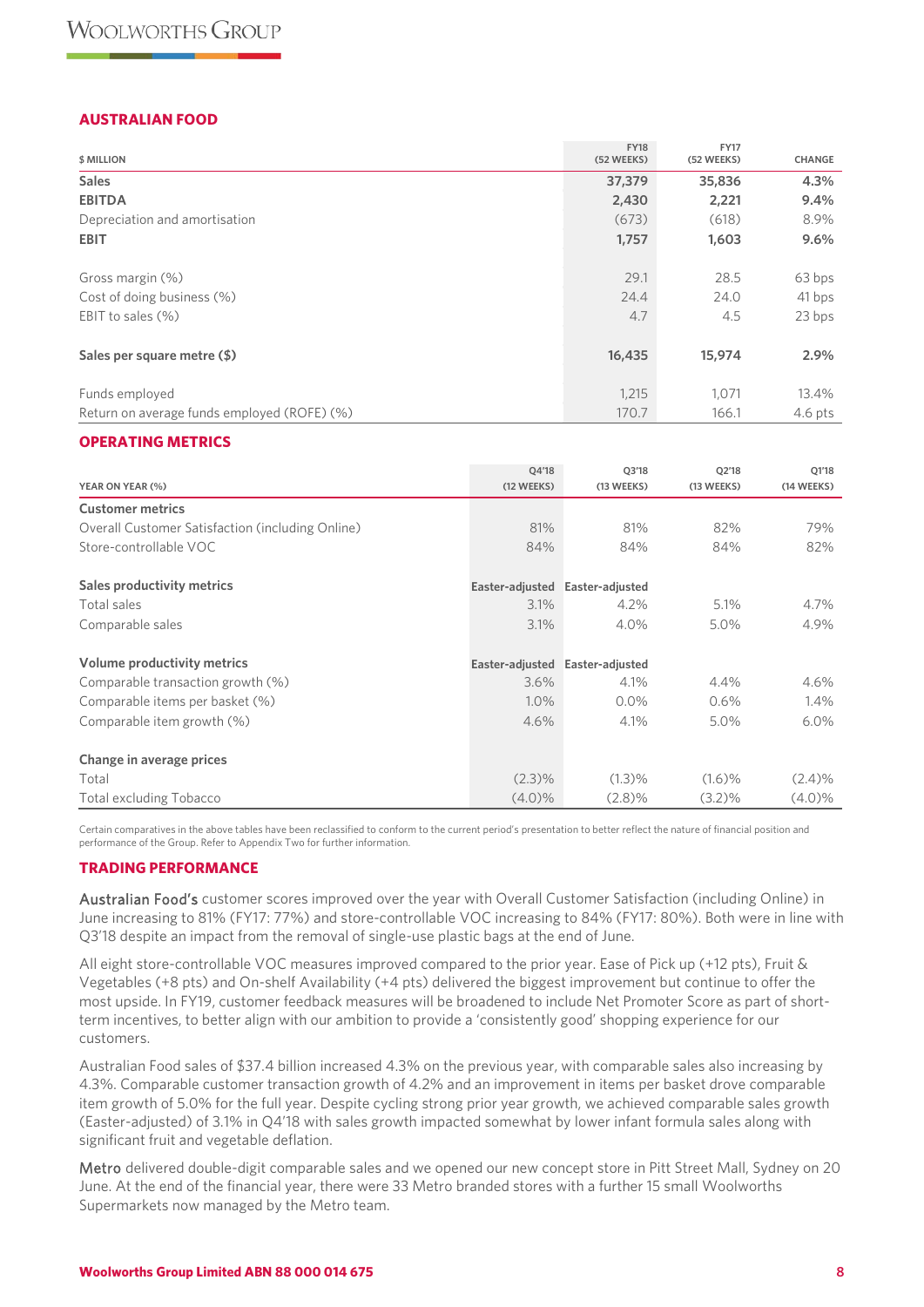The continued digital and data investment in WooliesX over the past year has delivered positive results with Online VOC scores improving 6 pts to 79% at the end of June and Rewards VOC improving 9 pts to 71%. Online sales in FY18 totalled \$1.1 billion growing over 30%. By the end of the year, online penetration exceeded 3% of Australian Food sales. Online sales benefitted from the successful rollout and ongoing improvement in our Pick up offer to over 1,000 locations in FY18 with Pick up sales increasing 119% and now representing approximately a quarter of total online sales.

Australian Food sales per square metre increased by 2.9% to \$16,435, driven largely by strong comparable sales growth. During the year we opened 17 new stores including 11 supermarkets and six Metros (of which two were former Thomas Dux stores), and we closed seven ending the year with 1,008 Woolworths Supermarkets and Metro stores. Average space growth for the year was 1.4%.

Average prices declined by 1.9% in FY18 with lower prices translating into an improvement in price perception. Average price deflation increased in the fourth quarter to 2.3% largely due to lower fruit and vegetable prices (-9.7%) as we cycled fruit and vegetable inflation in Q4'17. Excluding fruit and vegetable deflation, average price deflation was 1.1% for the fourth quarter.

The focus on improving overall price trust for customers has continued through lowering shelf prices and a shift from promotional pricing to trusted everyday low prices. At the end of June, over 4,800 products were on Low Price Always or Prices Dropped programs, an increase of around 1,500 compared to the end of FY17.

Gross margin increased by 63 bps to 29.1%, primarily due to ongoing improvements in stock loss, our meat operating model, product mix and promotional effectiveness.

CODB as a percentage of sales increased 41 bps to 24.4% as we invested to drive sales and gross margin and initiatives to support our long-term growth. Outside of volume and inflation increases, cost growth in FY18 was primarily a function of investment in three key areas:

- **Costs associated with strategic investments:** Approximately \$130 million was on a range of strategic initiatives in FY18 including building digital and data capability in WooliesX and supply chain investments to drive benefits in the year and future years
	- o One-off costs of \$35 million were incurred due to strategic decisions to exit Meat manufacturing and other Supply Chain network facilities. This will deliver material benefits in future years as the business transitions to a new automated distribution centre in Melbourne (MSRDC) in FY19, a new Queensland secondary meat processing facility in FY20 and a new Fresh distribution centre in Victoria in FY21
	- o In addition to online sales growth, WooliesX investment led to an increase in Rewards members to 10.9 million at the end of June and a lift in card scan rate by 2.8 pts. Critically, the underlying digital infrastructure was also upgraded to improve the overall digital user experience
	- $\circ$  Store-based strategic investments included Customer 1<sup>st</sup> Ranging which supported strong sales growth, a 3 pt improvement in Range VOC to 77%, as well as the Availability program (including Lost Sales Measure technology) which contributed to improvements in store efficiency and a 4 pt improvement in Availability VOC
	- o Depreciation increased by \$55 million (+8.9%) as a result of increased spend on store IT investments and Renewals
- **Customer-driven impacts:** Approximately \$60 million of incremental costs resulted from evolving customer needs and shopping patterns, including increased trading on weekends (weekend VOC improved from 77% to 81%), Fresh unit growth ahead of sales and online sales growth of over 30%
- **Structural inflation:** Approximately \$30 million was as a result of increases in underlying electricity costs and transaction costs as customers migrate from cash and EFTPOS into credit and tap tender types, which incur higher fees

Despite these investments, EBIT increased 9.6% to \$1,757 million, a 4.7% EBIT margin for the year. Second half EBIT increased by 19 bps or 8.1% at a margin of 4.7%. ROFE increased by 4.6 pts with strong EBIT growth more than offsetting an increase in average funds employed.

Funds employed increased by 13.4% at year-end due to higher investment in Renewals, digital, 1POS, and the new MSRDC.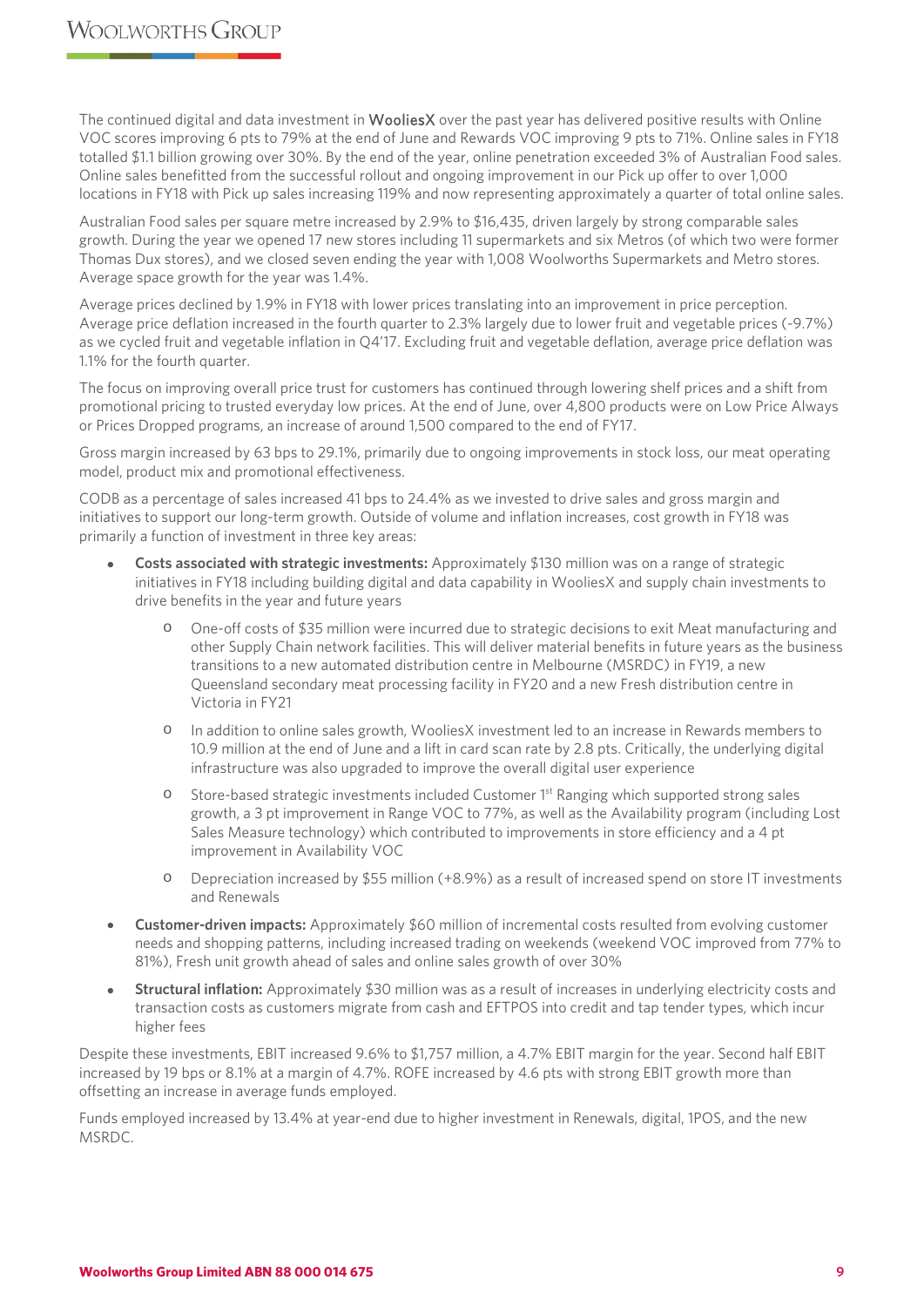## **ENDEAVOUR DRINKS**

| \$ MILLION                    | <b>FY18</b><br>(52 WEEKS) | <b>FY17</b><br>(52 WEEKS) | CHANGE     |
|-------------------------------|---------------------------|---------------------------|------------|
| <b>Sales</b>                  | 8,271                     | 7,913                     | 4.5%       |
| <b>EBITDA</b>                 | 603                       | 588                       | 2.7%       |
| Depreciation and amortisation | (87)                      | (85)                      | 3.1%       |
| <b>EBIT</b>                   | 516                       | 503                       | 2.8%       |
| Gross margin (%)              | 23.1                      | 23.1                      | 2 bps      |
| Cost of doing business (%)    | 16.9                      | 16.7                      | 13 bps     |
| EBIT to sales (%)             | 6.2                       | 6.4                       | $(11)$ bps |
| Sales per square metre (\$)   | 18,155                    | 17,917                    | 1.3%       |
| Funds employed                | 3,214                     | 3,017                     | 6.5%       |
| ROFE(%)                       | 17.1                      | 16.9                      | 15 bps     |

## **OPERATING METRICS**

| YEAR ON YEAR (%)           | 04'18<br>(12 WEEKS) | 03'18<br>(13 WEEKS)             | 02'18<br>(13 WEEKS) | 01'18<br>(14 WEEKS) |
|----------------------------|---------------------|---------------------------------|---------------------|---------------------|
| Sales productivity metrics |                     | Easter-adjusted Easter-adjusted |                     |                     |
| Total sales                | $4.0\%$             | 4.3%                            | 5.8%                | 3.8%                |
| Comparable sales           | 2.8%                | 3.3%                            | 4.7%                | 3.3%                |

Certain comparatives in the above tables have been reclassified to conform to the current period's presentation to better reflect the nature of financial position and performance of the Group. Refer to Appendix Two for further information.

## **TRADING PERFORMANCE**

Endeavour Drinks sales increased by 4.5% to \$8.3 billion in FY18 with comparable sales increasing 3.6%. BWS and Dan Murphy's both delivered solid sales growth driven by effective execution of seasonal events and a significant contribution from attached BWS stores.

Dan Murphy's maintained its market leading NPS and Dan Murphy's and BWS both strengthened key VOC metrics during the year.

Dan Murphy's sales growth was supported by eight new stores and strong double-digit sales growth in online. In the second half of the year, Dan Murphy's launched a new online website allowing customers faster and easier access. This has increased visits and online sales conversion. Dan Murphy's premium wine customers are experiencing an enhanced service offering through increased partnership with the Langton's wine broking business.

BWS had a pleasing year driven by its range segmentation and participation in the Rewards program. It opened 18 net new stores in FY18 bringing the network to 1,316 stores, with a successful trial of the store renewal program's integrated formats. There is a strong focus on customer convenience with the acquisition of Jimmy Brings during the year adding to the rollout of express delivery services from stores.

Endeavour Drinks sales per square metre increased by 1.3% with total sales growth of 4.5%, offset by net average space growth of 3.2%.

Endeavour Drinks' gross margin was flat at 23.1% with margin improvements in BWS wine and spirits categories offset by a change in sales mix and a minor reclassification of costs between gross margin and CODB.

CODB as a percentage of sales increased by 13 bps but was broadly flat compared to the prior year excluding the \$8.4m gain on the sale of a business in FY17. EBIT increased 2.8% to \$516 million in FY18, and excluding the prior year gain on sale, EBIT growth was 4.7%.

ROFE improved by 15 bps driven by continued improvement in working capital more than offsetting the impact of new store openings.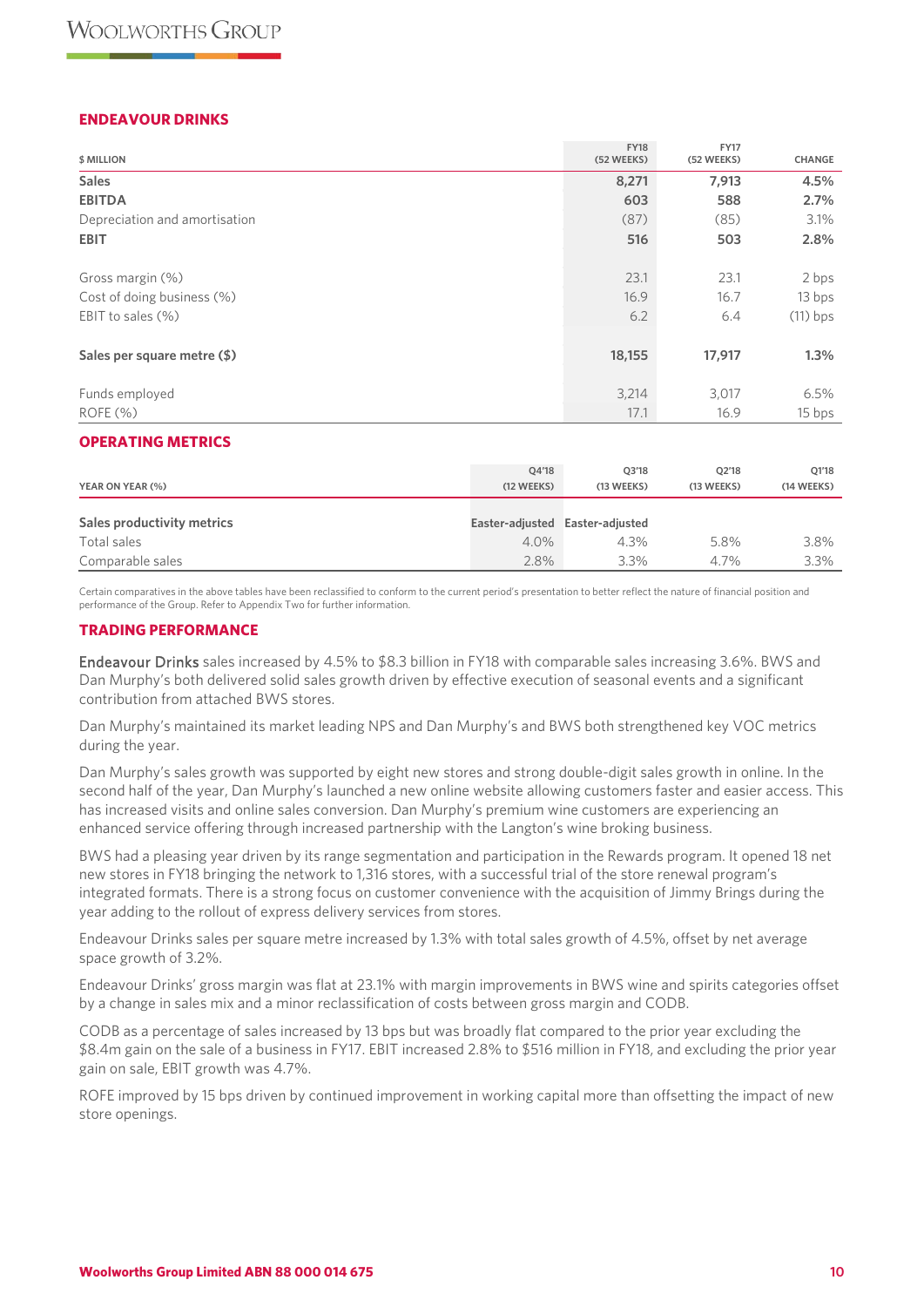## **NEW ZEALAND FOOD1**

| <b>NZ\$ MILLION</b>           | <b>FY18</b><br>(52 WEEKS) | <b>FY17</b><br>(52 WEEKS) | CHANGE      |
|-------------------------------|---------------------------|---------------------------|-------------|
| <b>Sales</b>                  | 6,396                     | 6,188                     | 3.4%        |
| <b>EBITDA</b>                 | 411                       | 427                       | (3.6)%      |
| Depreciation and amortisation | (127)                     | (118)                     | 8.8%        |
| <b>EBIT</b>                   | 284                       | 309                       | (8.2)%      |
| Gross margin (%)              | 24.2                      | 24.2                      | $(1)$ bps   |
| Cost of doing business (%)    | 19.7                      | 19.2                      | 56 bps      |
| EBIT to sales $(\%)$          | 4.4                       | 5.0                       | $(56)$ bps  |
| Sales per square metre (\$)   | 15,531                    | 15,046                    | 3.2%        |
| Funds employed                | 2,998                     | 2,934                     | 2.2%        |
| ROFE(%)                       | 9.5                       | 10.5                      | $(100)$ bps |

#### **OPERATING METRICS**

| YEAR ON YEAR (%)                  | O4'18<br>(12 WEEKS)             | 03'18<br>(13 WEEKS) | 02'18<br>(13 WEEKS) | Q1'18<br>(14 WEEKS) |
|-----------------------------------|---------------------------------|---------------------|---------------------|---------------------|
| Sales productivity metrics        | Easter-adjusted                 | Easter-adjusted     |                     |                     |
| Total sales                       | 2.5%                            | $3.7\%$             | $4.0\%$             | 3.2%                |
| Comparable sales                  | 3.7%                            | 3.8%                | 3.3%                | 2.7%                |
| Volume productivity metrics       | Easter-adjusted Easter-adjusted |                     |                     |                     |
| Comparable transaction growth (%) | $3.4\%$                         | 4.3%                | 2.8%                | 1.5%                |
| Comparable items per basket (%)   | 0.6%                            | (1.8)%              | (1.8)%              | $(1.0)\%$           |
| Comparable item growth (%)        | $4.0\%$                         | 2.5%                | $1.0\%$             | 0.5%                |
| Change in average prices          | (1.8)%                          | (1.1)%              | $(0.1)$ %           | 0.1%                |

Certain comparatives in the above tables have been reclassified to conform to the current period's presentation to better reflect the nature of financial position and performance of the Group. Refer to Appendix Two for further information.

#### **TRADING PERFORMANCE**

New Zealand Food's sales for the year were NZ\$6.4 billion, an increase of 3.4% on the previous year (0.9% increase in AUD). Comparable sales also increased 3.4% for the year as planned investments drove core business sales momentum. This was the strongest comparable sales performance in seven years.

Higher comparable sales growth was consistent across the year and benefitted from previously announced key initiatives including investments in store team hours, Fruit & Vegetables and digital. Double-digit online growth accelerated further in the year due to an expanded delivery capacity, reduced delivery fees and the launch of free Pick up for orders over \$50, with Online VOC scores improving over the year. In the second half of the year we established CountdownX to ensure that New Zealand Food maintains its leadership position in online and further enhances its digital and data capabilities.

Whilst Q4'18 comparable sales remained strong at 3.7%, total sales (+2.5%) were impacted by the scheduled closure of three Countdown stores in the second half. Deflation also accelerated in Q4'18 with a 1.8% decline in average prices, largely driven by lower Fruit & Vegetable and Grocery prices. There are now over 4,500 products on the Price Down program.

Gross margin was relatively unchanged on the prior year with further improvements in stock loss through store ranging and process excellence initiatives offsetting increased price investment.

CODB as a percentage of sales increased 56 bps on the previous year driven by investment in the store team to improve the customer experience and further strengthen digital capability, with the result that EBITDA and EBIT decreased 3.6% and 8.2% respectively.

ROFE declined by 100 bps in FY18 to 9.5% largely due to the reduction in EBIT following the investments detailed above.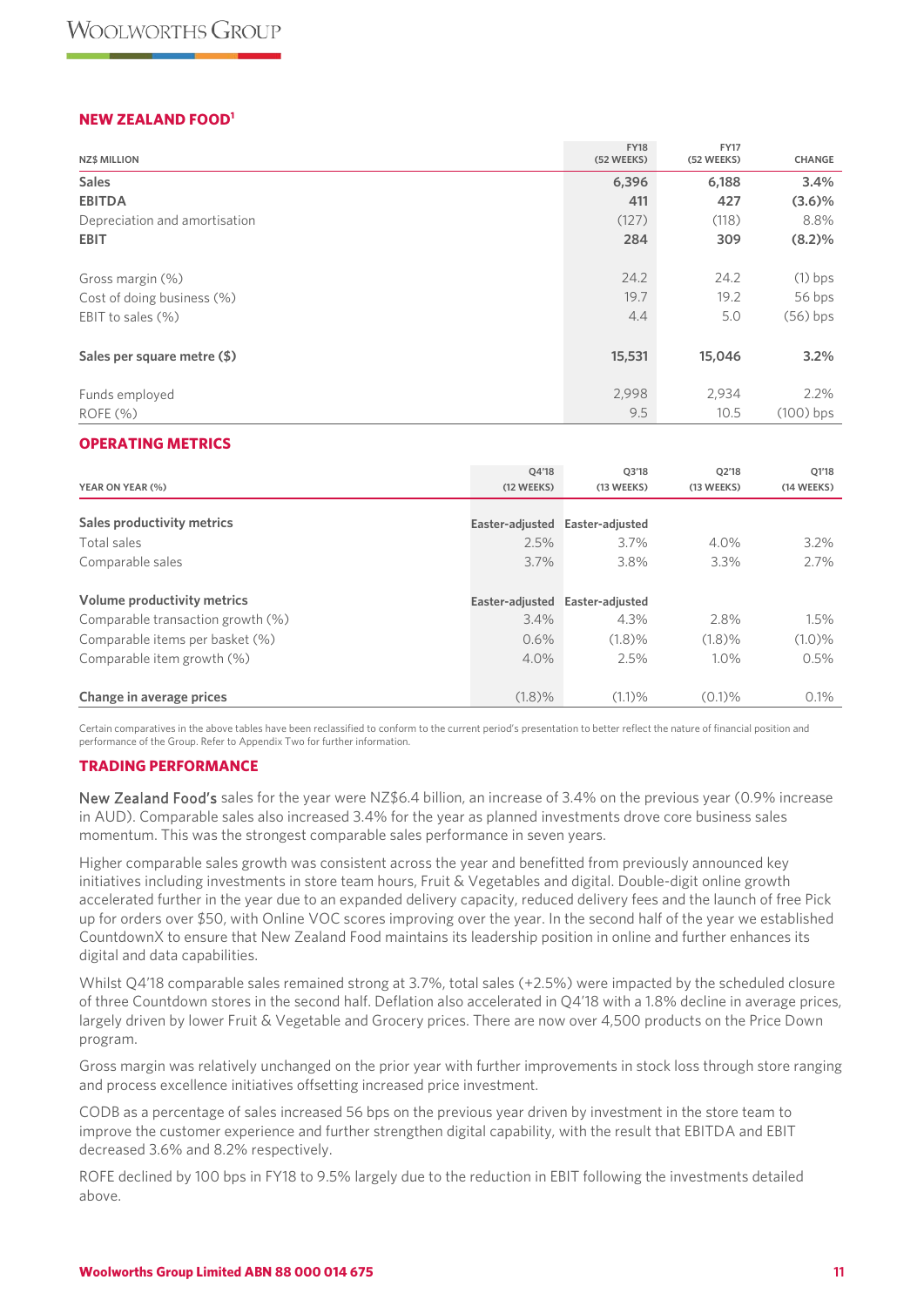## **PORTFOLIO BUSINESSES – BIG W**

| \$ MILLION                    | <b>FY18</b><br>(52 WEEKS) | <b>FY17</b><br>(52 WEEKS) | CHANGE     |
|-------------------------------|---------------------------|---------------------------|------------|
| <b>Sales</b>                  | 3,566                     | 3,542                     | 0.7%       |
| <b>LBITDA</b>                 | (30)                      | (72)                      | $(57.3)\%$ |
| Depreciation and amortisation | (80)                      | (79)                      | 0.3%       |
| <b>LBIT</b>                   | (110)                     | (151)                     | $(26.9)\%$ |
| Gross margin (%)              | 31.7                      | 31.3                      | 43 bps     |
| Cost of doing business (%)    | 34.8                      | 35.6                      | $(74)$ bps |
| LBIT to sales $(\%)$          | (3.1)                     | (4.2)                     | 117 bps    |
| Sales per square metre (\$)   | 3,369                     | 3,345                     | 0.7%       |
| Funds employed                | 502                       | 514                       | $(2.3)\%$  |
| ROFE(%)                       | (23.3)                    | (31.6)                    | $8.3$ pts  |

#### **OPERATING METRICS**

| YEAR ON YEAR (%)                  | 04'18<br>(12 WEEKS) | Q3'18<br>(13 WEEKS) | Q2'18<br>(13 WEEKS) | Q1'18<br>(14 WEEKS) |
|-----------------------------------|---------------------|---------------------|---------------------|---------------------|
| Sales productivity metrics        | Easter-adjusted     | Easter-adiusted     |                     |                     |
| Total sales                       | $1.7\%$             | $(1.3)$ %           | $(0.1)$ %           | 2.5%                |
| Comparable sales                  | $2.0\%$             | $(1.2)\%$           | 0.1%                | 2.9%                |
| Volume productivity metrics       | Easter-adjusted     | Easter-adjusted     |                     |                     |
| Comparable transaction growth (%) | 2.4%                | $(0.1)$ %           | 1.5%                | $1.7\%$             |
| Comparable items per basket (%)   | $2.4\%$             | $4.1\%$             | 2.8%                | 5.1%                |
| Comparable item growth (%)        | 4.9%                | 4.0%                | 4.3%                | $6.8\%$             |

Certain comparatives in the above tables have been reclassified to conform to the current period's presentation to better reflect the nature of financial position and performance of the Group. Refer to Appendix Two for further information.

#### **TRADING PERFORMANCE**

BIG W's sales of \$3.6 billion for the year increased 0.7% with comparable sales increasing by 0.9%, the first year of positive comparable sales growth since FY09. Easter-adjusted Q4'18 comparable sales grew 2.0%, positively impacted by Kids, Home and seasonal apparel categories.

Lower prices, improved product ranges, changes to store experience and the evolving digital offer has led to an increase in comparable items per basket of 3.5% and customer transactions of 1.4% on last year.

By the end of FY18, BIG W had dropped prices on over 4,500 items, completed a refresh of 165 stores and increased convenience for customers with Pick up available in all stores. Ranges have been reset in line with customers' core needs with 13 Customer 1<sup>st</sup> Ranging categories introduced.

BIG W has materially improved the digital experience and the convenience offer for customers with average weekly visits to bigw.com.au up 25% on FY17. Free same day Pick up was launched across all stores, customer shopping tools were implemented (including in-store stock check), the delivery network was expanded as well as more payment options introduced, including Afterpay.

Gross profit improved by 43 bps to 31.7%, as improved sell-through and inventory management of apparel allowed for reduced levels of markdown activity in H2'18.

CODB decreased by 74 bps to 34.8% but increased on a trading basis with store cost efficiencies offset by increases in marketing and transformation costs. CODB in FY17 included an asset impairment and onerous lease provision of \$35.3 million.

Funds employed declined by 2.3% primarily reflecting lower levels of inventory at the end of June, particularly in apparel.

FY18 was a year of stabilisation for BIG W with progress made on the turnaround plan, but there is still a long way to go. BIG W has started the journey to being a purpose-led organisation and the team and customers continue to be the primary focus. For the year ahead, BIG W will continue to invest in price to regain customer trust, reset ranges in-store, improve the convenience of the in-store and digital experience and improve stock availability.

BIG W opened one new store and closed three stores this year, ending FY18 at 183 stores.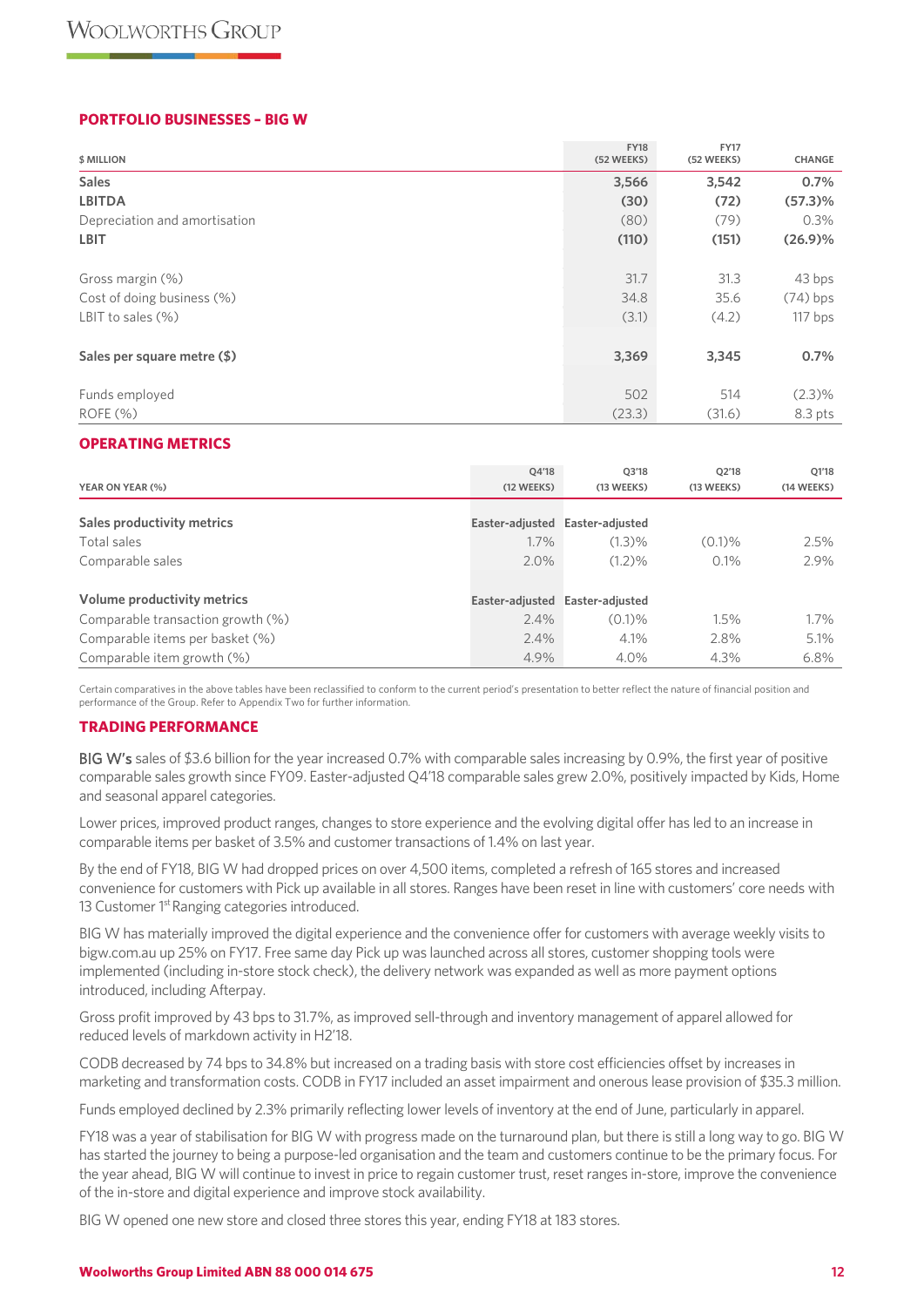## **PORTFOLIO BUSINESSES – HOTELS**

| \$ MILLION                 | <b>FY18</b><br>(52 WEEKS) | <b>FY17</b><br>(52 WEEKS) | <b>CHANGE</b> |
|----------------------------|---------------------------|---------------------------|---------------|
| <b>Sales</b>               | 1,612                     | 1,553                     | 3.7%          |
| <b>EBIT</b>                | 259                       | 233                       | 11.1%         |
|                            |                           |                           |               |
| Gross margin (%)           | 84.2                      | 83.1                      | $107$ bps     |
| Cost of doing business (%) | 68.1                      | 68.1                      |               |
| EBIT to sales (%)          | 16.1                      | 15.0                      | $107$ bps     |

#### **TRADING PERFORMANCE**

Sales for the year were \$1.6 billion, an increase of 3.7% on the prior year. Comparable sales increased by 3.7%. In Q4'18, Easter-adjusted comparable sales increased by 2.8%. Sales growth was driven by strong trading across all areas of the business assisted by the refurbishment of 52 venues during the year.

Gross margin increased by 107 bps due to favourable changes in business mix and better buying.

CODB as a percentage of sales was flat on the prior year due to strong cost control.

EBIT increased 11.1% to \$259 million. EBIT growth was assisted by live sporting events in the first half with the second half cycling a strong trading period in the prior year.

## **DISCONTINUED OPERATIONS**

| \$ MILLION       | <b>FY18</b><br>(52 WEEKS) | <b>FY17</b><br>(52 WEEKS) | CHANGE |
|------------------|---------------------------|---------------------------|--------|
| <b>Sales</b>     |                           |                           |        |
| Home Improvement | $\sim$                    | 903                       | n.m.   |
| Petrol           | 4,784                     | 4,640                     | 3.1%   |
|                  |                           |                           |        |
| <b>EBIT</b>      |                           |                           |        |
| Home Improvement | 27                        | 159                       | n.m.   |
| Petrol           | 168                       | 158                       | 7.1%   |

Certain comparatives have been reclassified to conform to the current period's presentation to better reflect the nature of financial position and performance of the Group. Refer to Appendix Two for further information.

Refer to Appendix Three for analysis of profit for the period from discontinued operations.

## **TRADING PERFORMANCE**

#### **Petrol**

Petrol sales increased by 3.1% compared to the prior year driven by higher average fuel selling prices. Comparable volumes declined by 6.5% with Q4'18 Easter-adjusted comparable volumes declining 12.7%. This was due to a 15.8% increase in fuel selling prices (Q4'18: 144.7c, Q4'17: 124.9c) leading to smaller tank fill sizes and market share losses as a result of new store growth not keeping pace with overall market growth.

Merchandise sales increased by 1.3% in FY18 compared to the prior year.

EBIT increased by 7.1%, benefitting from a reduction in depreciation in the first half following the reclassification of Petrol to 'net assets held for sale'. Adjusting for this, EBIT would have been marginally down compared to the prior year.

On 24 December 2016, Woolworths Group entered into an agreement to sell its Petrol business, comprising 527 Woolworths-owned fuel and convenience sites and 16 committed development sites, to BP for \$1.785 billion. The Petrol business was classified as a discontinued operation at that time. This agreement was terminated on 24 June 2018.

On 5 July 2018, Woolworths Group announced that it entered into a long-term alliance with Caltex across convenience, wholesale food, redemption, and loyalty. Under the terms of the agreement, the four cents per litre fuel redemption offering will be expanded across 125 new sites within the Caltex network. Customers will also earn Woolworths Rewards points on fuel and merchandise purchases at over 700 Caltex sites across Australia.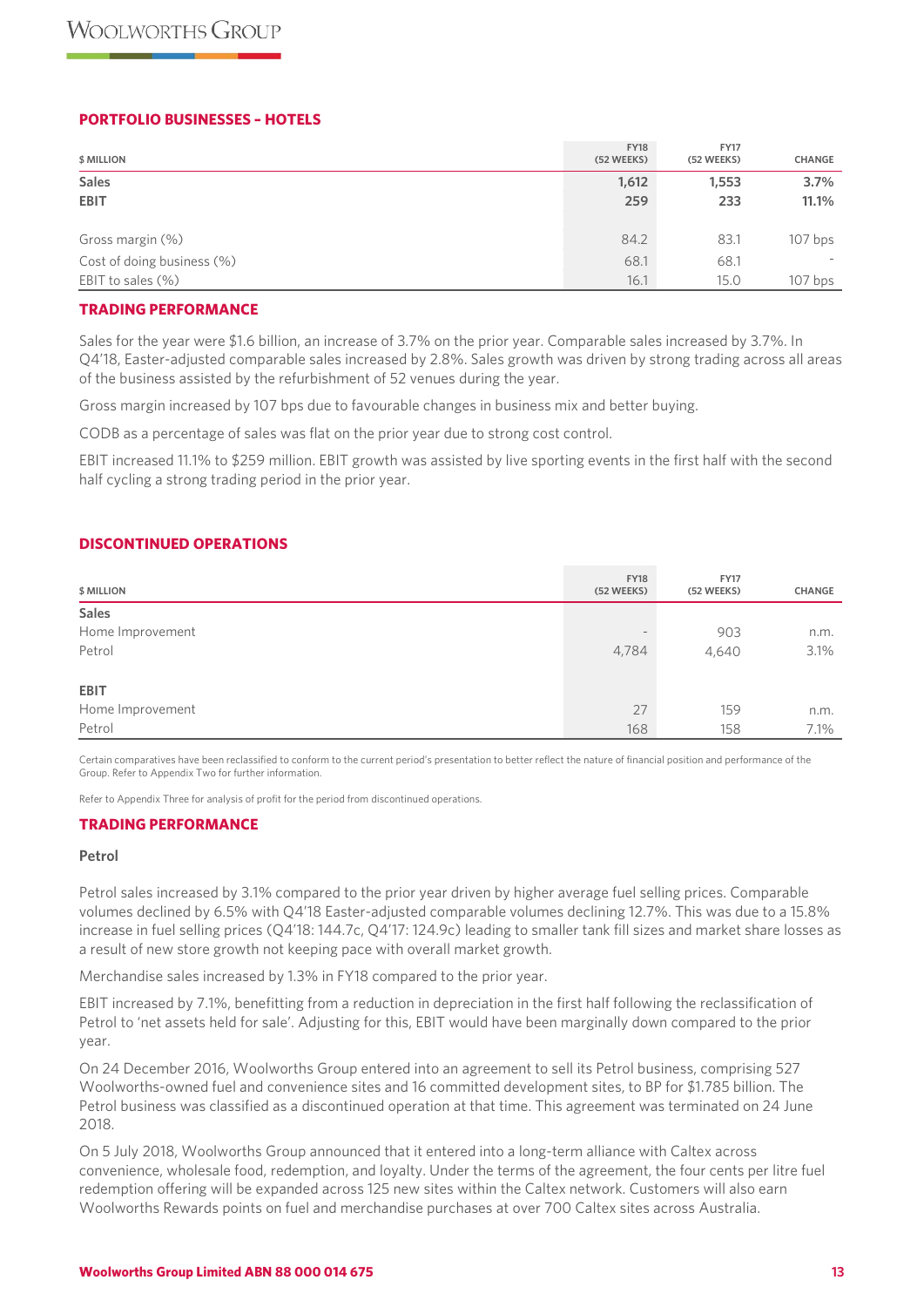Woolworths Group will provide wholesale food supply to 700 existing Caltex convenience sites and co-create a convenience offering under the Metro banner at up to 250 Caltex sites over the next six years with 50 sites planned over the next two years.

Woolworths Group also entered into a new 15-year wholesale fuel supply arrangement with Caltex. The pre-tax benefit to the Petrol business is expected to exceed \$80 million per annum. In addition, on 9 July 2018, Caltex made a one-off payment of \$50 million to the Group.

On 5 July 2018, Woolworths Group also announced that it would continue to pursue an exit of the Petrol business through an IPO or sale resulting in the continued presentation as a discontinued operation.

#### **Home Improvement**

On 18 January 2016, the Woolworths Group announced that it intended to exit the Home Improvement business. Consequently, the Home Improvement business was classified as a discontinued operation.

On 4 August 2017, the Joint Venture Agreement (held with a subsidiary of Lowe's Companies, Inc.) was terminated. On 11 October 2017, the sale of Hydrox for a headline sale price of \$525 million to Home Investment Consortium Trust was completed.

The result of the finalisation of the exit from the Home Improvement business is not significant to the Woolworths Group result.

## **CENTRAL OVERHEADS**

Central overheads were \$136 million, a reduction of 11.7% on the prior year, which included a \$12.6 million gain from property sales. In FY19, we continue to expect central overheads to be approximately \$150 million per annum excluding the one-off payment of \$50 million from Caltex made as part of the new fuel and convenience alliance.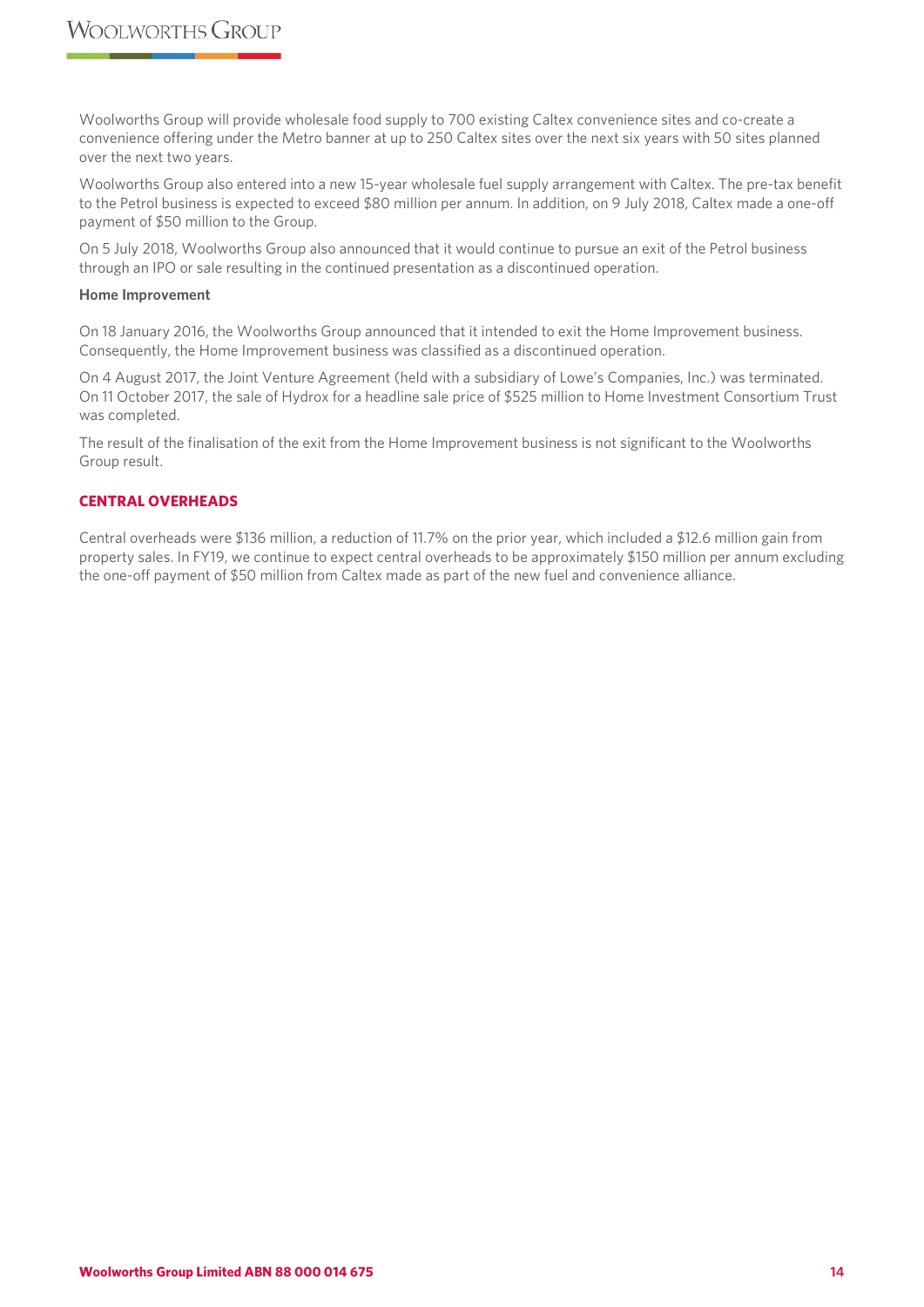#### **GROUP BALANCE SHEET AS AT 24 JUNE 2018**

|                                            | <b>FY18</b>  | <b>FY17</b>         |            |
|--------------------------------------------|--------------|---------------------|------------|
| <b>\$ MILLION</b>                          | 24 JUNE 2018 | <b>25 JUNE 2017</b> | CHANGE     |
|                                            |              |                     |            |
| Inventory                                  | 4,233        | 4,207               | 0.6%       |
| Trade payables                             | (5,316)      | (5, 195)            | 2.3%       |
| Net investment in inventory                | (1,083)      | (988)               | 9.6%       |
| Receivables                                | 894          | 817                 | 9.7%       |
| Other creditors                            | (1,955)      | (1,928)             | 1.4%       |
| Provisions                                 | (2,393)      | (2,481)             | (3.7)%     |
| Fixed assets and investments               | 9,179        | 8,556               | 7.3%       |
| Net assets held for sale                   | 800          | 1,223               | $(34.6)\%$ |
| Intangible assets                          | 6,465        | 6,533               | $(1.0)\%$  |
| <b>Total funds employed</b>                | 11,907       | 11,732              | 1.5%       |
| Net tax balances                           | 161          | 291                 | $(44.7)\%$ |
| Net assets employed                        | 12,068       | 12,023              | 0.4%       |
| Net repayable debt                         | (1,219)      | (1,896)             | $(35.5)\%$ |
| Other financial liabilities                |              | (251)               | n.m.       |
| <b>Net assets</b>                          | 10,849       | 9,876               | 9.8%       |
|                                            |              |                     |            |
| Non-controlling interests                  | 368          | 350                 | 5.1%       |
| Shareholders' equity                       | 10,481       | 9,526               | 10.0%      |
| <b>Total equity</b>                        | 10,849       | 9,876               | 9.8%       |
| <b>KEY RATIOS - continuing operations</b>  |              |                     |            |
| Closing inventory days (based on COGS)     | 37.8         | 38.7                | (0.9)      |
| Closing trade payable days (based on COGS) | 46.2         | 46.7                | (0.5)      |
| <b>ROFE</b>                                | 24.1%        | 22.3%               | 188 bps    |
| ROFE-lease-adjusted                        | 14.0%        | 13.1%               | 90 bps     |

Certain comparatives in the above tables have been reclassified to conform to the current period's presentation to better reflect the nature of financial position and performance of the Group. Refer to Appendix Two for further information.

Closing inventory of \$4,233 million has remained broadly flat. Closing inventory days decreased to 37.8 days and average inventory days decreased 1 day to 39.0 days.

Net investment in inventory of \$1,083 million was favourable to the prior year due to an increase in trade payables.

Provisions of \$2,393 million decreased \$88 million driven by cash utilisation of FY16 significant items provisions. Excluding Home Improvement and significant items previously recognised, provisions increased \$102 million primarily due to an increase in employee entitlement provisions and provisions related to exiting Meat manufacturing and other supply chain network facilities in FY20 and FY21.

Fixed assets and investments of \$9,179 million increased by \$623 million. This was driven by capital expenditure of \$1,950 million relating to store refurbishments, supply chain and IT infrastructure offset by depreciation and asset disposals and retirements in the ordinary course of business.

Net assets held for sale of \$800 million primarily relate to Petrol and other Woolworths Group properties held for sale. The decrease on the prior year was largely as a result of the disposal of the Home Improvement business.

Net tax balances of \$161 million decreased \$130 million due to the movement of net tax benefits arising from provisions and accruals.

Net repayable debt of \$1,219 million declined by \$677 million due to strong cash generation during the year.

Other financial liabilities decreased by \$251 million due to the settlement of the Hydrox Put Option liability following the sale of Home Improvement.

ROFE from continuing operations was 24.1%, an increase of 188 bps on the prior year driven by higher EBIT. Lease-adjusted ROFE increased 90 bps to 14.0%. Group ROFE was 25.0% (FY17: 25.0%).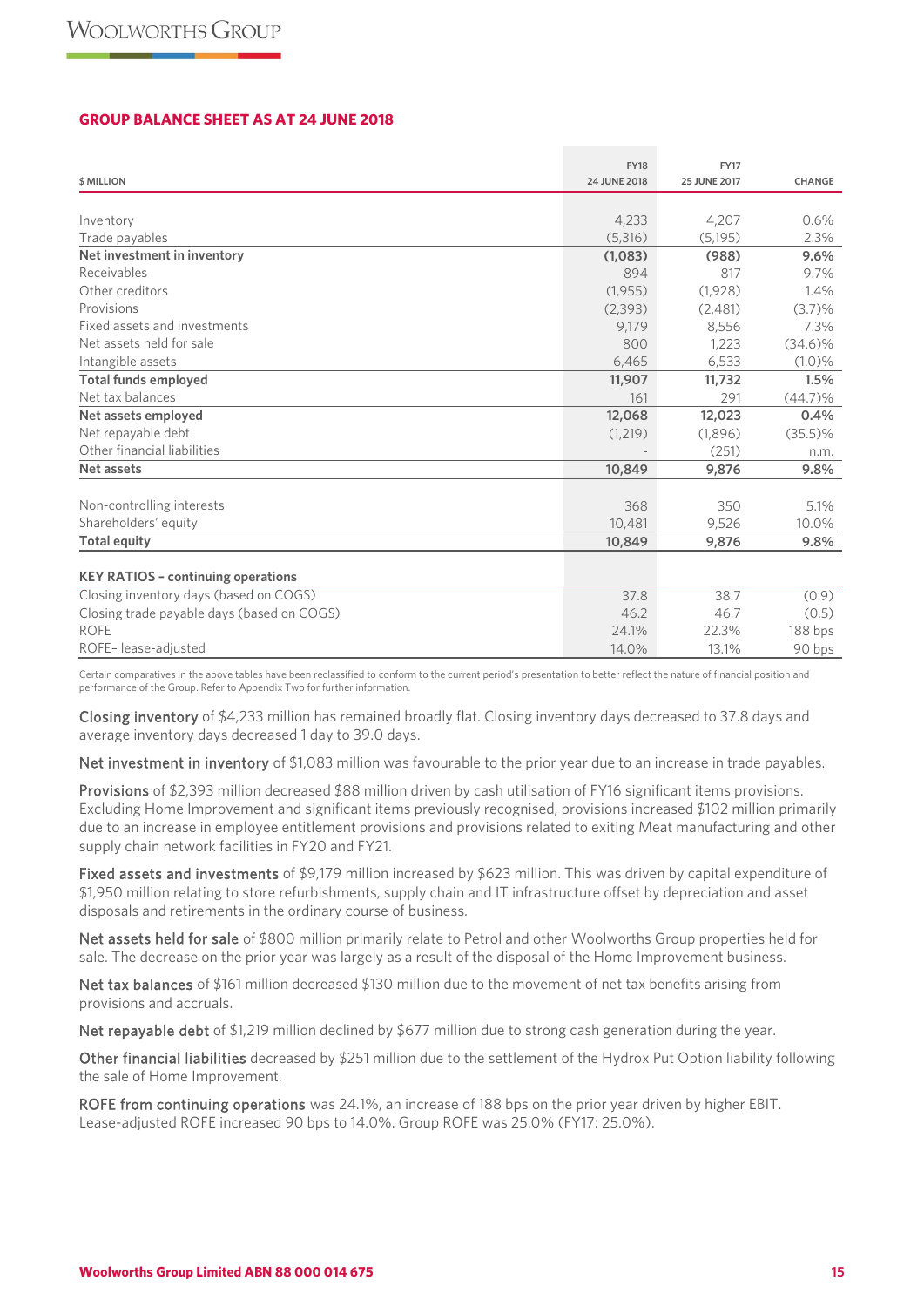## **GROUP CASH FLOW FOR THE 52 WEEKS ENDED 24 JUNE 2018**

|                                                                            | <b>FY18</b> | <b>FY17</b> |               |
|----------------------------------------------------------------------------|-------------|-------------|---------------|
| \$ MILLION                                                                 | (52 WEEKS)  | (52 WEEKS)  | <b>CHANGE</b> |
|                                                                            |             |             |               |
| EBITDA - continuing operations                                             | 3,651       | 3,364       |               |
| EBITDA - discontinued operations                                           | 195         | 340         |               |
| <b>EBITDA</b>                                                              | 3,846       | 3,704       | 3.8%          |
| (Reversal of impairment)/ impairment of non-financial assets               | (24)        | 14          |               |
| Net (increase)/ decrease in inventory                                      | (60)        | 305         |               |
| Net increase in trade payables                                             | 129         | 323         |               |
| Net decrease in provisions                                                 | (61)        | (822)       |               |
| Net change in other working capital and non-cash                           | (55)        | 500         |               |
| Cash from operating activities before interest and tax                     | 3,775       | 4,024       | (6.2)%        |
|                                                                            |             |             |               |
| Net interest paid                                                          | (184)       | (234)       |               |
| Tax paid                                                                   | (661)       | (668)       |               |
| Total cash provided by operating activities                                | 2,930       | 3,122       | (6.1)%        |
| Proceeds from the sale of property, plant and equipment and businesses and |             |             |               |
| investments                                                                | 372         | 481         |               |
| Payments for the purchase of property, plant and equipment, property       |             |             |               |
| development, intangible assets, investments and contingent consideration   | (1,848)     | (1,910)     |               |
| Other                                                                      | (34)        | (2)         |               |
| Total cash used in investing activities                                    | (1,510)     | (1,431)     | 5.5%          |
| Proceeds from share issues/other                                           |             | 56          |               |
| Dividends paid (including to non-controlling interests)                    | (780)       | (563)       |               |
| Free cash flow after equity related financing activities                   | 640         | 1,184       | $(46.1)\%$    |

Cash flow from operating activities before interest and tax was \$3,775 million, driven by an improvement in EBITDA of 3.8% (8.6% for continuing operations) reflecting the improved trading performance across the Group.

The cash realisation ratio was 101% with lower net investment in inventory compared to the FY17 financial year-end offset by the cash utilisation of provisions.

Net interest paid of \$184 million decreased \$50 million due to lower net debt.

Tax payments decreased marginally to \$661 million for the year (FY17: \$668 million) despite a higher tax expense predominately due to the reduction in the income tax instalment rate.

Proceeds from the sale of property, plant and equipment and businesses and investments were lower than the prior year due to lower proceeds from the sale of properties despite net cash proceeds of \$259 million received from the disposal of Home Improvement.

Payments for the purchase of property, plant and equipment, property development, intangible assets, investments and contingent consideration was broadly in line with the prior year at \$1,848 million.

Cash used in investing activities was \$1,510 million, an increase of 5.5% on the prior year. Our fixed charges cover ratio has increased to 2.6 times compared to 2.5 times at FY17.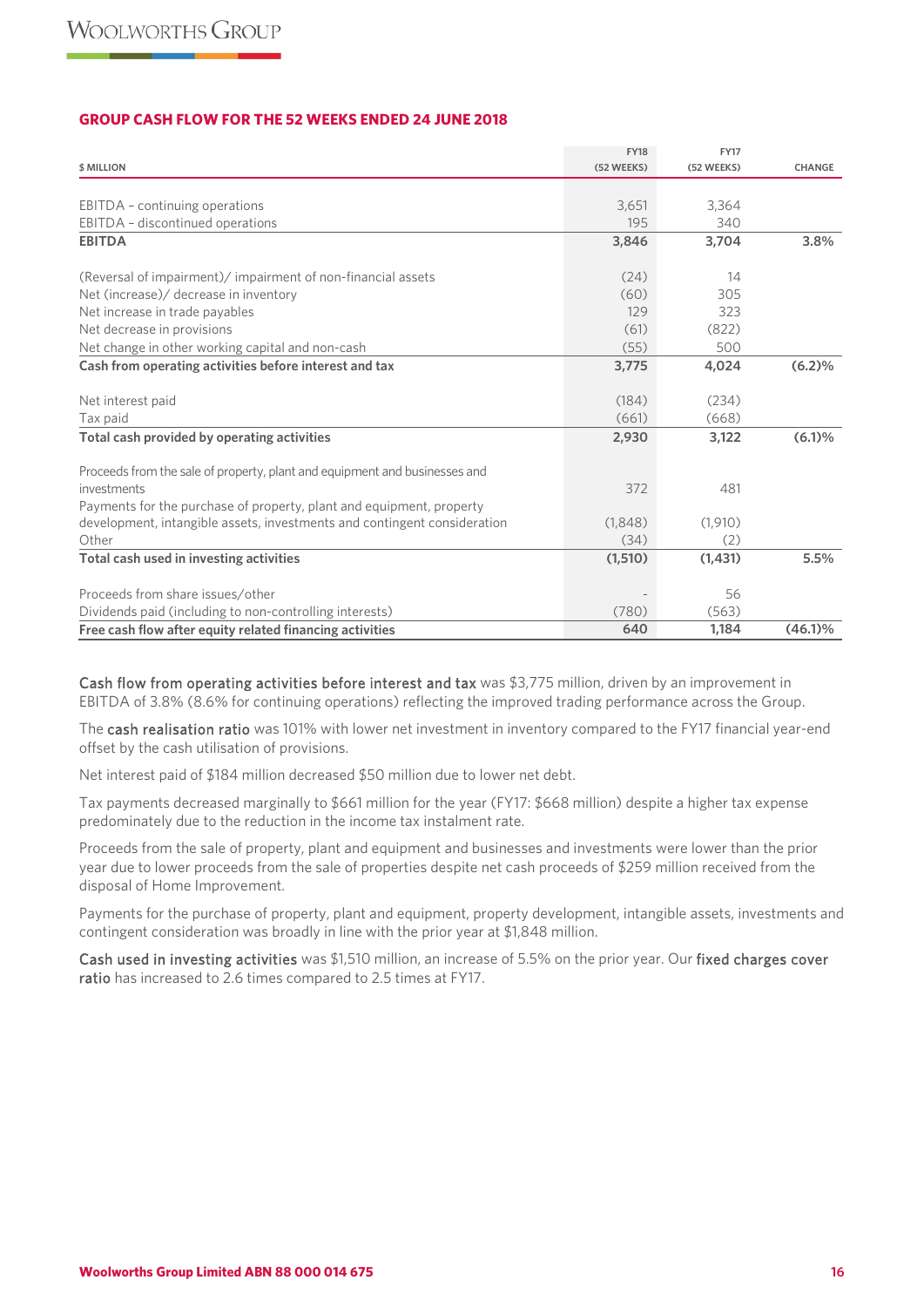## **CAPITAL MANAGEMENT**

Woolworths Group manages its capital structure with the objective of enhancing long-term shareholder value through funding its business at an optimised weighted average cost of capital. It will seek to return capital to shareholders when that is consistent with its long-term capital structure objectives and where it will enhance shareholder value. The 10 cents per share special dividend declared in addition to the 2018 final dividend is an example of this disciplined approach to capital management. Woolworths Group remains committed to a solid investment grade credit rating<sup>2</sup> and a number of actions can be undertaken to support the credit profile including the sale of non-core assets, further working capital initiatives and adjusting its growth capital expenditure and property leasing profile.

#### **Financing transactions during FY18**

#### *Maturities*

US\$100 million (A\$127 million) in US Senior Notes (private placement) were repaid early in May 2018 using surplus cash. The loan was originally maturing in April 2020.

In November 2017, A\$1.3 billion of undrawn syndicated bank facilities were voluntarily cancelled as they were surplus to business requirements.

In November 2017, A\$400 million bank guarantee facility matured. It was replaced with pre-financing obtained in May 2017 and increased to A\$500 million. This facility is for the purpose of Woolworths Group meeting its WorkCover obligations as a 'self-insurer' by issuing bank guarantees in favour of Australian WorkCover authorities and is underpinned by the international surety market. The new facility is for a three-year commitment to November 2020 and is currently fully drawn.

#### **Upcoming refinancing**

The Group has A\$500 million domestic Medium Term Notes maturing in March 2019.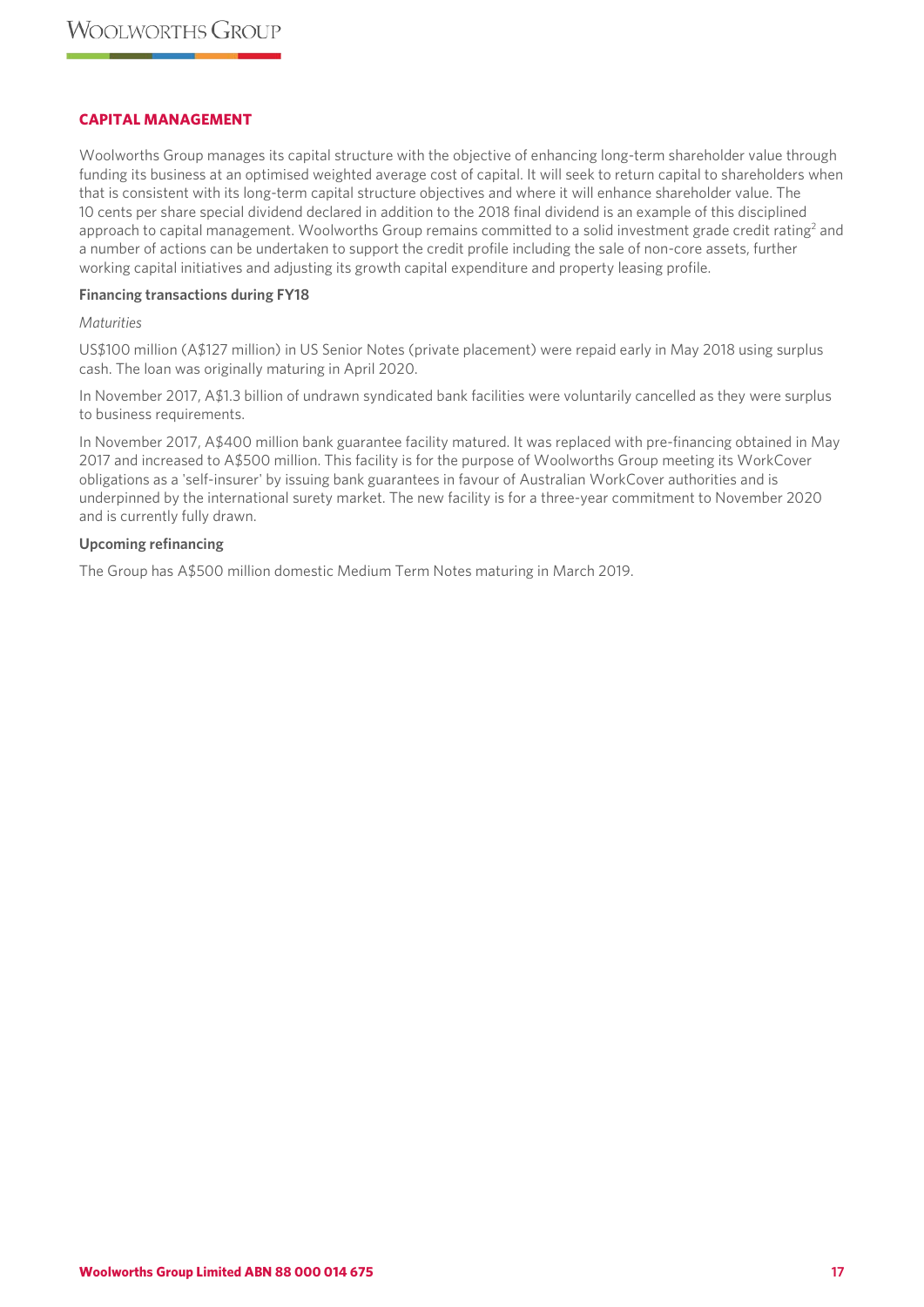## **NEW STORE ROLLOUT PLANS FROM CONTINUING OPERATIONS**

Space rollout is supported by detailed plans for the next three to five years identifying specific sites.

|                                          | <b>FY18 NET STORE OPENINGS</b><br>(INCL. ACQUISITIONS) | <b>MEDIUM TERM TARGET (NET)</b>             |
|------------------------------------------|--------------------------------------------------------|---------------------------------------------|
| <b>Australian Food (including Metro)</b> | 10                                                     | 10-20 new full range supermarkets per annum |
| <b>New Zealand Food</b>                  |                                                        |                                             |
| Countdown                                | (3)                                                    | 3-4 new supermarkets per annum              |
| <b>Franchise stores</b>                  | 4                                                      |                                             |
| Dan Murphy's                             | 8                                                      | 6-10 new stores per annum                   |
| <b>BWS (including attached)</b>          | 18                                                     | 6-10 new stores per annum (standalone)      |
| <b>BIGW</b>                              | (2)                                                    | Only where previously committed             |
| Hotels (ALH Group)                       | (6)                                                    | Acquire as appropriate opportunities arise  |

## **OUTLOOK**

Brad Banducci said: "Across the Woolworths Group, we continue to be energised by the many opportunities to transform our business to be better for customers, team members and shareholders.

"In Australian Food, sales in the first seven weeks of Q1'19 slowed as customers adjusted to the removal of single-use plastic bags, the impact of a competitor continuity program, meat and fruit and vegetable deflation and the cycling of Earn and Learn in the prior year. We expect sales momentum to improve over the course of the half and are confident that we have strong plans in place to be 'consistently good' at the fundamentals and drive further shopping differentiation relative to our competitors.

"New Zealand Food is enjoying strong core sales momentum following investments made in FY18. In FY19, we will continue to invest in CountdownX to enhance our leadership position in online.

"Endeavour Drinks is focused on evolving the business for sustainable medium-term growth through a focus on range curation, knowledgeable service and increased convenience, with further investment to enhance its digital and data capabilities planned for FY19.

"We expect continued progress from BIG W in FY19 with a further reduction in losses. However, financial performance will continue to be driven by the key Christmas trading period.

"Further capital management will be considered as part of a successful exit of the Petrol business."

Q1'19 sales release is scheduled for 1 November 2018. FY19 will be a 53-week year.

-ends-

## **FOR FURTHER INFORMATION CONTACT:**

| Investors and analysts                       | Media                   |
|----------------------------------------------|-------------------------|
| Paul van Meurs<br>Head of Investor Relations | Woolworths Press Office |
| +61 407 521 651                              | $+61288851033$          |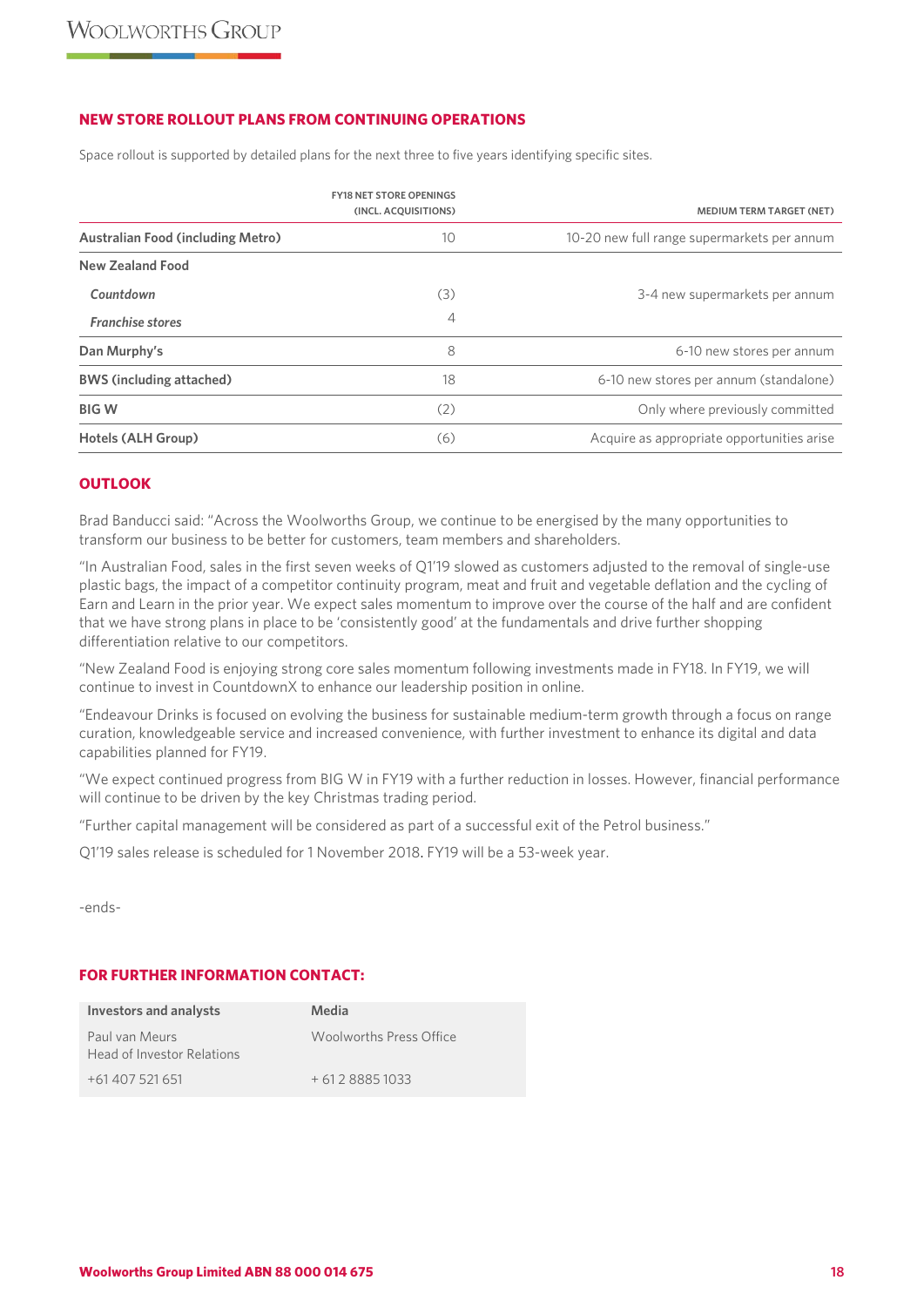## **APPENDIX ONE: ASIC REGULATORY GUIDE 230 DISCLOSING NON-IFRS FINANCIAL INFORMATION AND GLOSSARY**

The 2018 Full Year Report and dividend announcement for the 52 weeks ended 24 June 2018 contains certain non-IFRS financial measures of historical financial performance, balance sheet or cash flows. Non-IFRS financial measures are financial measures other than those defined or specified under all relevant accounting standards and may not be directly comparable with other companies' measures but are common practice in the industry in which Woolworths Group operates. Non-IFRS financial information should be considered in addition to, and is not intended to be a substitute for, or more important than, IFRS measures. The presentation of non-IFRS measures is in line with Regulatory Guide 230 issued by Australian Security and Investments Commission (ASIC) in December 2011 to promote full and clear disclosure for investors and other users of financial information and minimise the possibility of being misled by such information.

These measures are used by management and the directors as the primary measures of assessing the financial performance of the Group and individual segments. The directors also believe that these non-IFRS measures assist in providing additional meaningful information on the underlying drivers of the business, performance and trends, as well as position of the Woolworths Group. Non-IFRS financial measures are also used to enhance the comparability of information between reporting periods (such as comparable sales), by adjusting for non-recurring or uncontrollable factors which affect IFRS measures, to aid the user in understanding the Woolworths Group's performance. Consequently, non-IFRS measures are used by the directors and management for performance analysis, planning, reporting and incentive setting purposes and have remained consistent with the prior year. Non-IFRS measures are not subject to audit or review.

#### *Glossary*

| <b>Cash realisation ratio</b>                    | Operating cash flow as a percentage of group net profit after tax before depreciation and<br>amortisation                                                                                                                                                                                                         |
|--------------------------------------------------|-------------------------------------------------------------------------------------------------------------------------------------------------------------------------------------------------------------------------------------------------------------------------------------------------------------------|
| <b>Comparable sales</b>                          | Measure of sales which excludes stores that have been opened or closed in the last 12<br>months and demonstrable impact on existing stores from store disruption as a result of<br>store refurbishment or new store openings                                                                                      |
| <b>Cost of doing business</b><br>(CODB)          | Expenses which relate to the operation of the business                                                                                                                                                                                                                                                            |
| <b>Customer 1st Ranging</b>                      | Developing a clearly defined range to provide an easier shopping experience for the<br>customer                                                                                                                                                                                                                   |
| <b>Customer fulfilment</b><br>centre             | Customer fulfilment centres are dedicated online distribution centres                                                                                                                                                                                                                                             |
|                                                  | Fixed charges cover ratio Group earnings before interest, tax, depreciation, amortisation and rent (EBITDAR)<br>divided by rent and interest costs. Rent and interest costs include capitalised interest, but<br>exclude foreign exchange gains/losses and dividend income                                        |
| Free cash flow                                   | Cash flow generated by the Woolworths Group after equity related financing activities<br>including dividends                                                                                                                                                                                                      |
| <b>Funds employed</b>                            | Net assets employed excluding net tax balances                                                                                                                                                                                                                                                                    |
| Net assets employed                              | Net assets excluding net repayable debt and other financial liabilities                                                                                                                                                                                                                                           |
| <b>Net Promoter Score</b><br>(NPS)               | A loyalty measure based on a single question where a customer rates a business on a<br>scale of 0-10. The score is the net result of the percentage of customers providing a score<br>of 9 or 10 (promoters) less the percentage of customers providing a score of 0-6<br>(detractors)                            |
| Net repayable debt                               | Borrowings less cash balances including debt hedging derivatives                                                                                                                                                                                                                                                  |
| <b>Renewals</b>                                  | A total store transformation focused on the overall store environment, team, range and<br>process efficiency (including digital)                                                                                                                                                                                  |
| <b>Return on Funds</b><br><b>Employed (ROFE)</b> | ROFE is calculated as EBIT before significant items for the previous 12 months as a<br>percentage of average (opening, mid and closing) funds employed. Lease-adjusted ROFE<br>adjusts funds employed for the present value of future lease obligations and EBIT for the<br>implied interest on those obligations |
| Sales per square metre                           | Total sales for the previous 12 months by business divided by average trading area                                                                                                                                                                                                                                |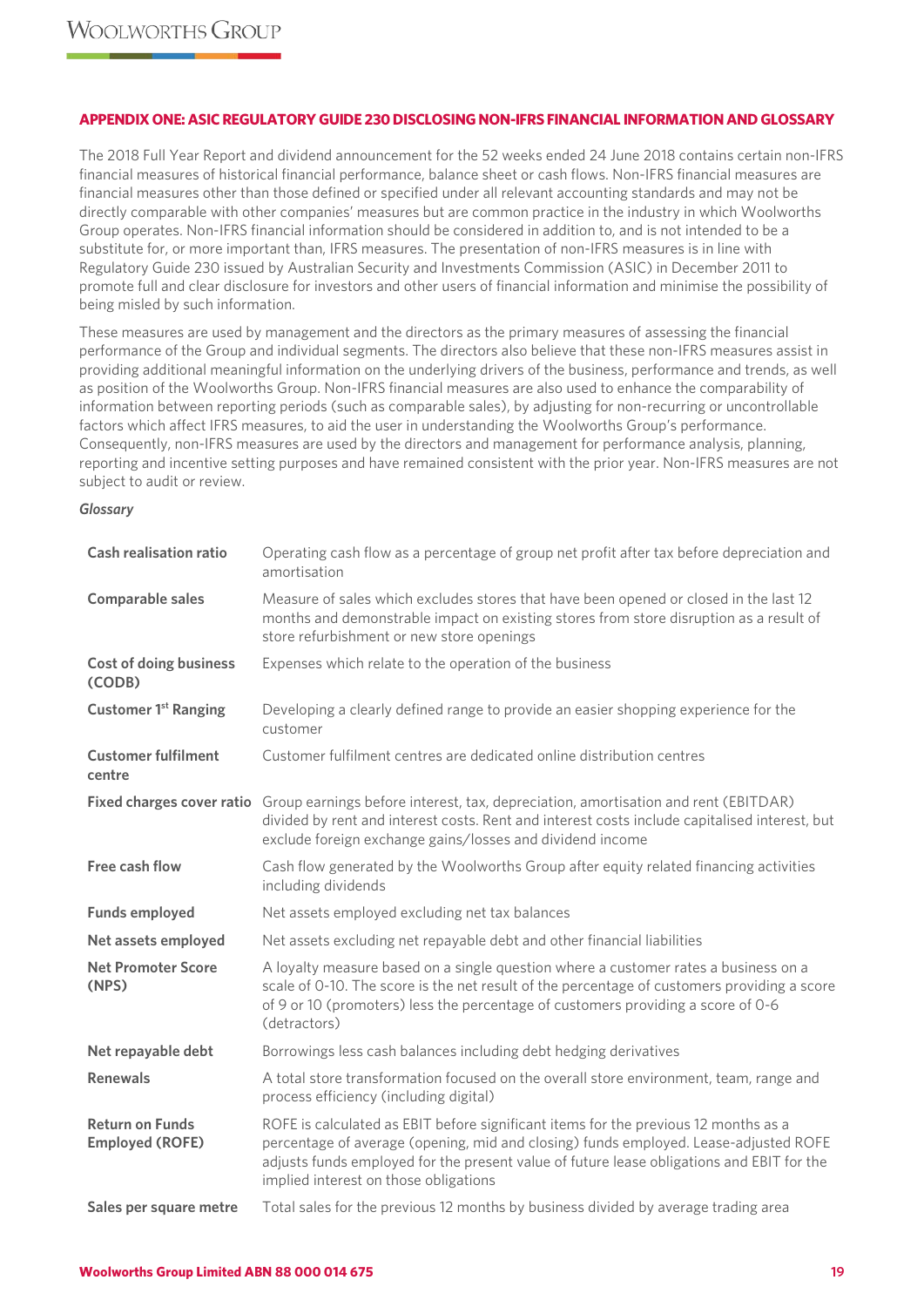# **WOOLWORTHS GROUP**

| <b>Stock loss</b>                 | The value of stock written-off, wasted, stolen, cleared, marked-down or adjusted from all<br>stores nationally (sometimes expressed as a percentage of sales)                                                                                                                                                                                                                                                                                  |
|-----------------------------------|------------------------------------------------------------------------------------------------------------------------------------------------------------------------------------------------------------------------------------------------------------------------------------------------------------------------------------------------------------------------------------------------------------------------------------------------|
| <b>Upgrades</b>                   | A lighter upgrade typically involving a front-of-store upgrade and Produce/Bakery<br>enhancement                                                                                                                                                                                                                                                                                                                                               |
| <b>Voice of Customer</b><br>(VOC) | Externally facilitated survey of a sample of Woolworths Group customers where<br>customers rate Woolworths Group businesses on a number of criteria. Expressed as the<br>percentage of customers providing a rating of six or seven on a seven point scale                                                                                                                                                                                     |
| <b>Voice of Supplier (VOS)</b>    | Bimonthly survey (six times per year) of a broad spectrum of Australian Food's suppliers<br>facilitated by an external provider. The survey is used to provide an ongoing measure of<br>the effectiveness of business relationships with the supplier community. VOS is the<br>average of the suppliers' rating across various attributes scored as a percentage of<br>suppliers that provided a rating of six or seven on a seven point scale |
| <b>Voice of Team (VOT)</b>        | Survey measuring sustainable engagement of our team members as well as their advocacy<br>of Woolworths as a place to work and shop. The survey consists of nine sustainable<br>engagement questions, three key driver questions and two advocacy questions                                                                                                                                                                                     |

Other non-IFRS measures used in describing the business performance include:

- Earnings before interest, tax, depreciation and amortisation (EBITDA)
- Cash flow from operating activities before interest and tax
- 
- Fixed assets and investments Net investment in inventory
- 
- Closing trade payable days **•** Closing inventory days
- Change in average prices Change inventory days
- 
- Volume productivity metrics including transaction growth, items per basket and item growth
- Earnings before interest, tax, depreciation, amortisation and rent (EBITDAR)
- Free cash flow after equity related financing activities excluding dividends
- Trading area **•** Significant items
	-
- Net tax balances Net assets held for sale
	-
	-
- Easter-adjusted metrics Margins including gross profit, CODB and EBIT/ (LBIT)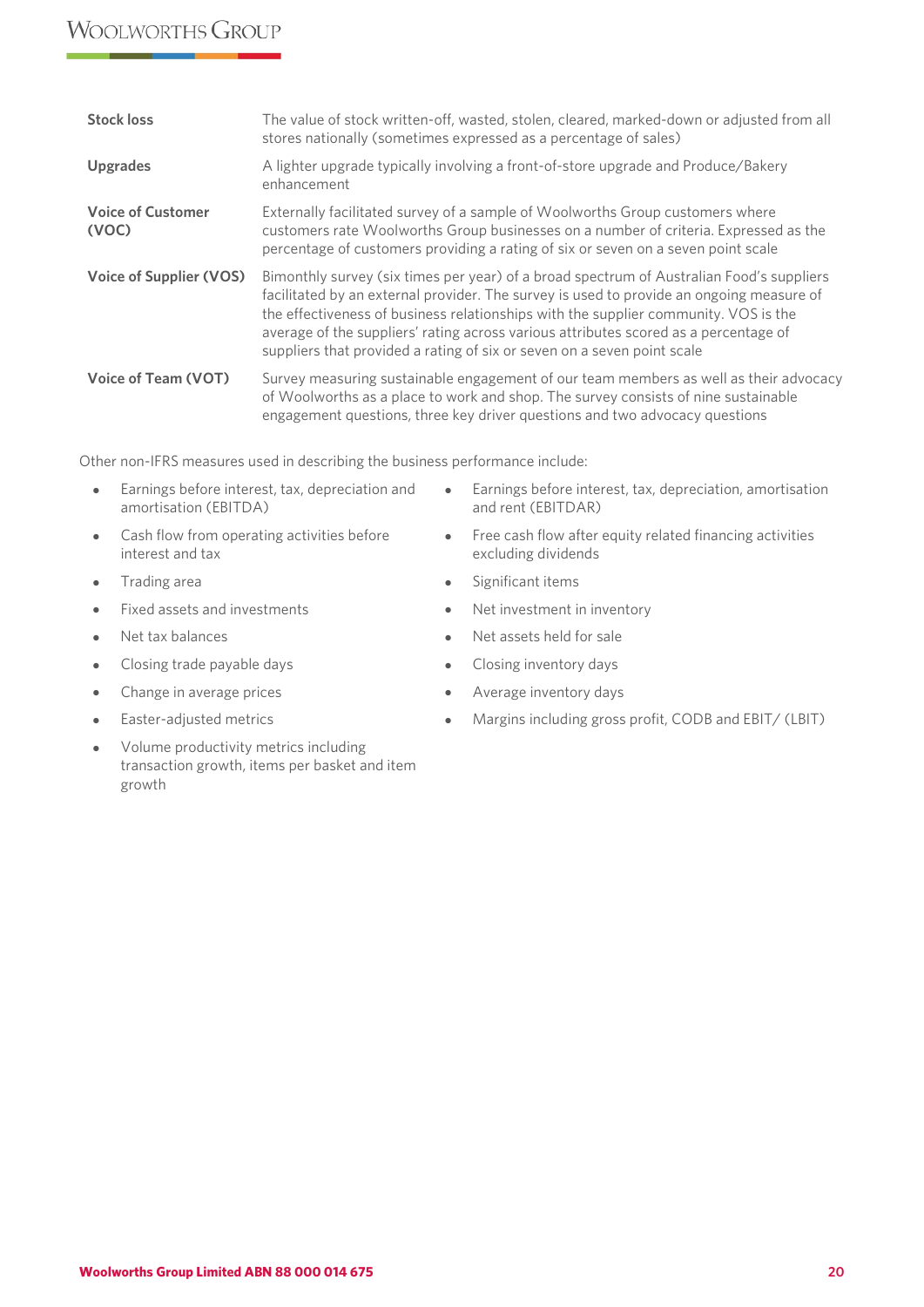## **APPENDIX TWO: RE-PRESENTATION OF PRIOR PERIOD COMPARATIVES**

## **1. SALES**

The Group has entered into significant new agency arrangements and as a result has re-presented the comparative period sales for certain legal form agency arrangements (including gift cards and telephone recharges) that have historically been presented on a gross basis, as net. The re-presentation does not have any impact on profit or loss.

| FY17 quarterly sales after agency restatement                                      |       |       |       |       |
|------------------------------------------------------------------------------------|-------|-------|-------|-------|
| \$ MILLION                                                                         | Q1'17 | Q2'17 | Q3'17 | Q4'17 |
|                                                                                    |       |       |       |       |
| Australian Food                                                                    | 9,202 | 9,238 | 9,144 | 8,252 |
| New Zealand Food (AUD)                                                             | 1,502 | 1,543 | 1,482 | 1,316 |
| New Zealand Food (NZD)                                                             | 1,577 | 1,626 | 1,579 | 1,406 |
| <b>BIG W</b>                                                                       | 868   | 1.147 | 747   | 780   |
| FY17 quarterly sales before agency restatement (previously reported)<br>\$ MILLION | Q1'17 | Q2'17 | Q3'17 | Q4'17 |
|                                                                                    |       |       |       |       |
| Australian Food                                                                    | 9,321 | 9,392 | 9,276 | 8,382 |
| New Zealand Food (AUD)                                                             | 1,513 | 1,556 | 1,492 | 1,326 |
| New Zealand Food (NZD)                                                             | 1,588 | 1,639 | 1,589 | 1,416 |
| <b>BIG W</b>                                                                       | 880   | 1.170 | 757   | 791   |

# **2. DEPRECIATION AND AMORTISATION**

Previously, depreciation and amortisation allocated to businesses by the Group in relation to central assets was included in CODB and not separately displayed as depreciation and amortisation by business. This allocated depreciation and amortisation is now displayed in each businesses' depreciation and amortisation in the current and comparative period. This change has had no impact on Group or business EBIT or Group depreciation and amortisation.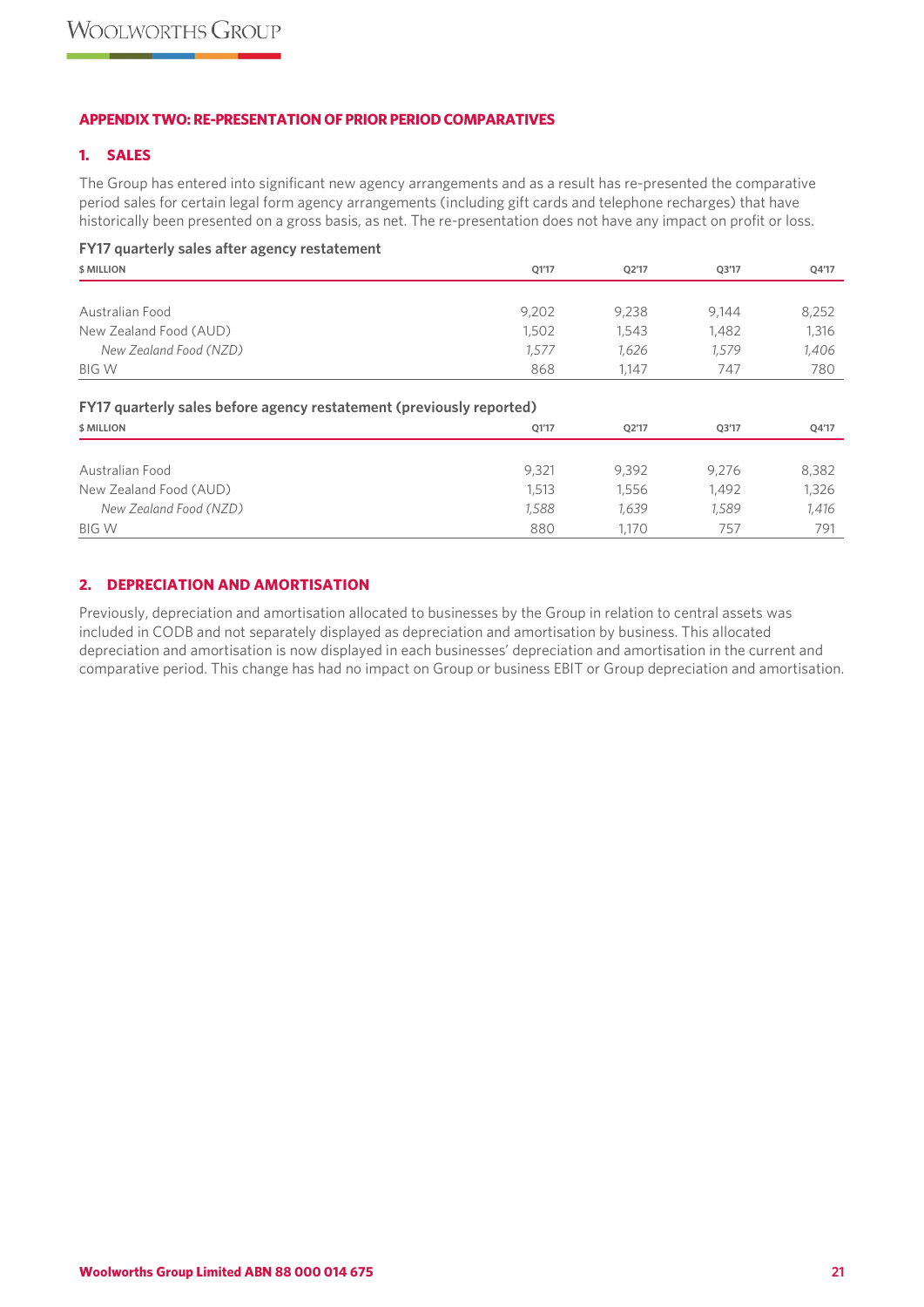## **APPENDIX THREE: ANALYSIS OF PROFIT FOR THE PERIOD FROM DISCONTINUED OPERATIONS**

The profit for the Home Improvement and Petrol businesses for the reporting period are separately set out below, including comparative information:

| <b>HOME IMPROVEMENT</b>                                                                       | <b>FY18</b><br>\$M | <b>FY17</b><br>\$M |
|-----------------------------------------------------------------------------------------------|--------------------|--------------------|
| Revenue from the sale of goods                                                                |                    | 903                |
| Expenses                                                                                      | 3                  | (1,066)            |
| Reversal of impairment of Home Improvement assets and store exit costs                        | 24                 | 573                |
| Put option liability                                                                          |                    | (251)              |
| Earnings before interest and income tax                                                       | 27                 | 159                |
| Net financing costs                                                                           | (3)                | (18)               |
| Profit before income tax                                                                      | 24                 | 141                |
| Income tax expense                                                                            | (23)               | (140)              |
| Profit for the period from Home Improvement discontinued operations                           | 1                  | 1                  |
| <b>PETROL</b>                                                                                 |                    |                    |
| Revenue from the sale of goods                                                                | 4,784              | 4,640              |
| Expenses                                                                                      | (4,616)            | (4,482)            |
| Earnings before interest and income tax                                                       | 168                | 158                |
| Net financing costs                                                                           |                    |                    |
| Profit before income tax                                                                      | 169                | 158                |
| Income tax expense                                                                            | (51)               | (47)               |
| Profit for the period from Petrol discontinued operations                                     | 118                | 111                |
|                                                                                               |                    |                    |
| Total profit from discontinued operations attributable to equity holders of the parent entity | 119                | 112                |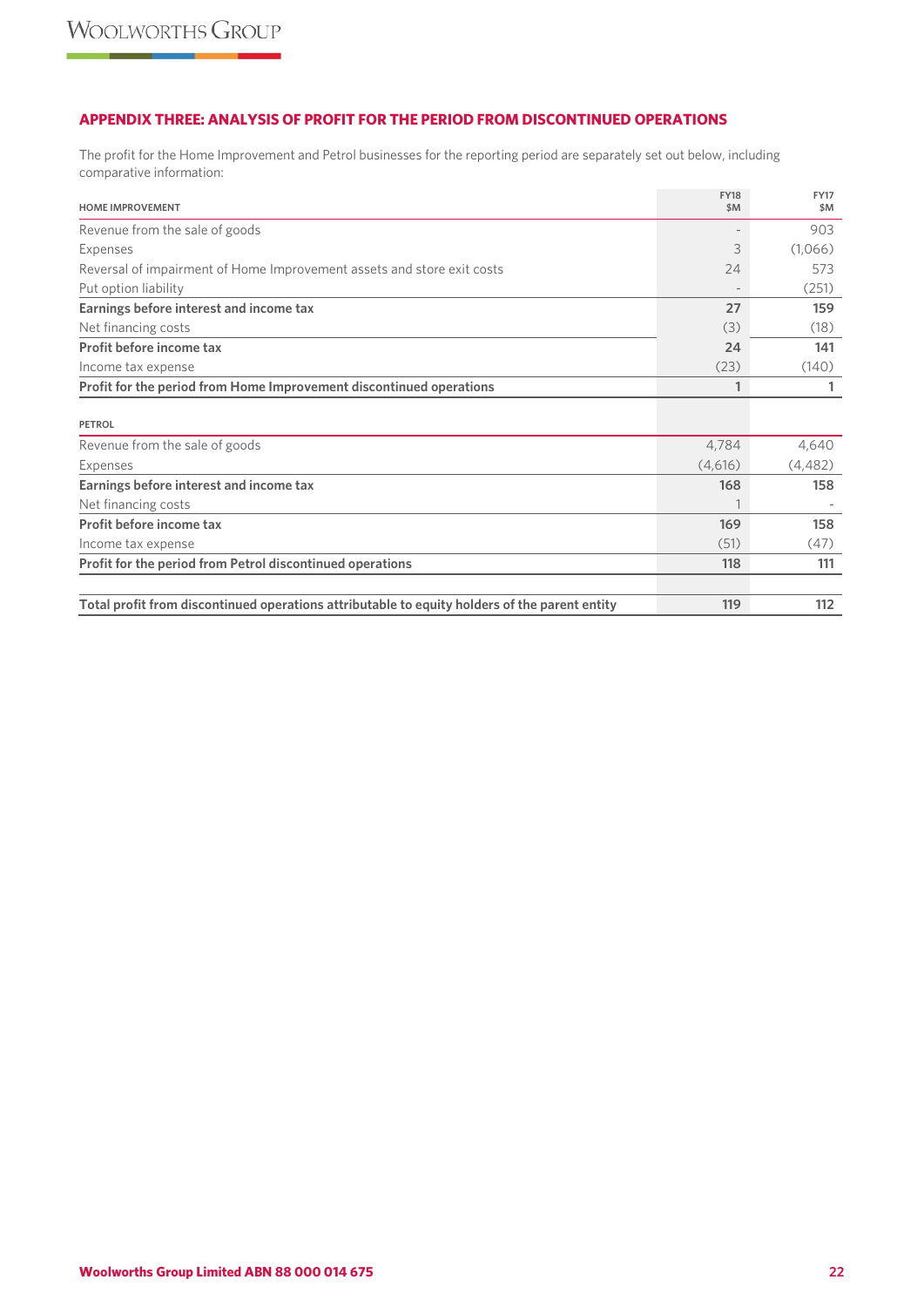# **APPENDIX FOUR: QUARTERLY SALES SUMMARY**

# **Group sales – fourth quarter**

|                                    | Q4'18      | Q4'17      |               |
|------------------------------------|------------|------------|---------------|
| \$ MILLION                         | (12 WEEKS) | (12 WEEKS) | <b>CHANGE</b> |
| <b>Continuing operations</b>       |            |            |               |
| Australian Food                    | 8,469      | 8,252      | 2.6%          |
| Endeavour Drinks                   | 1,738      | 1,719      | 1.2%          |
| New Zealand Food (AUD)             | 1,348      | 1,316      | 2.2%          |
| New Zealand Food (NZD)             | 1,446      | 1,406      | 2.8%          |
| <b>BIG W</b>                       | 759        | 780        | (2.7)%        |
| Hotels                             | 361        | 348        | 3.6%          |
| EziBuy                             |            | 39         | n.m.          |
| Sales from continuing operations   | 12,675     | 12,454     | 1.8%          |
| <b>Discontinued operations</b>     |            |            |               |
| Home Improvement                   |            |            |               |
| Petrol                             | 1,111      | 1,083      | 2.5%          |
| Sales from discontinued operations | 1,111      | 1,083      | 2.5%          |
| Group sales                        | 13,786     | 13,537     | 1.8%          |

|                              |       |       |             |       | <b>EAST-ADJ</b> |       | EAST-ADJ |                    |             |
|------------------------------|-------|-------|-------------|-------|-----------------|-------|----------|--------------------|-------------|
| <b>TOTAL SALES GROWTH %</b>  | 01'18 | 02'18 | <b>HY18</b> | 03'18 | O3'18           | 04'18 | 04'18    | H <sub>2</sub> '18 | <b>FY18</b> |
| Australian Food              | 4.7   | 5.1   | 4.9         | 4.7   | 4.2             | 2.6   | 3.1      | 3.7                | 4.3         |
| Endeavour Drinks             | 3.8   | 5.8   | 4.8         | 6.9   | 4.3             | 1.2   | 4.0      | 4.1                | 4.5         |
| NZ Food (AUD)                | 0.4   | (0.6) | (0.2)       | 1.9   | 2.2             | 2.2   | 1.9      | 2.1                | 0.9         |
| NZ Food (NZD)                | 3.2   | 4.0   | 3.6         | 3.4   | 3.7             | 2.8   | 2.5      | 3.1                | 3.4         |
| <b>BIG W</b>                 | 2.5   | (0.1) | 1.1         | 3.2   | (1.3)           | (2.7) | 1.7      | 0.1                | 0.7         |
| Hotels                       | 4.1   | 3.9   | 4.0         | 3.3   | 4.0             | 3.6   | 3.0      | 3.7                | 3.7         |
| <b>Continuing operations</b> | 3.7   | 3.9   | 3.8         | 4.3   | 3.4             | 1.8   | 2.7      | 3.1                | 3.4         |

| <b>COMPARABLE SALES GROWTH %</b> | 01'18 | 02'18 | <b>HY18</b> | 03'18 | EAST-ADJ<br>Q3'18 | 04'18 | EAST-ADJ<br>04'18 | H <sub>2</sub> '18 | <b>FY18</b> |
|----------------------------------|-------|-------|-------------|-------|-------------------|-------|-------------------|--------------------|-------------|
| Australian Food                  | 4.9   | 5.0   | 4.9         | 4.4   | 4.0               | 2.6   | 3.1               | 3.6                | 4.3         |
| Endeavour Drinks                 | 3.3   | 4,7   | 4.1         | 6.ì   | 3.3               | (0.2) | 2.8               | 3.0                | 3.6         |
| NZ Food (NZD)                    | 2.7   | 3.3   | 3.0         | 3.5   | 3.8               | 4.0   | 3.7               | 3.8                | 3.4         |
| <b>BIG W</b>                     | 2.9   | 0.1   | 1.3         | 3.3   | (1.2)             | (2.3) | 2.0               | 0.3                | 0.9         |
| <b>Hotels</b>                    | 4.1   | 3.8   | 4.0         | 3.2   | 3.9               | 3.4   | 2.8               | 3.3                | 37          |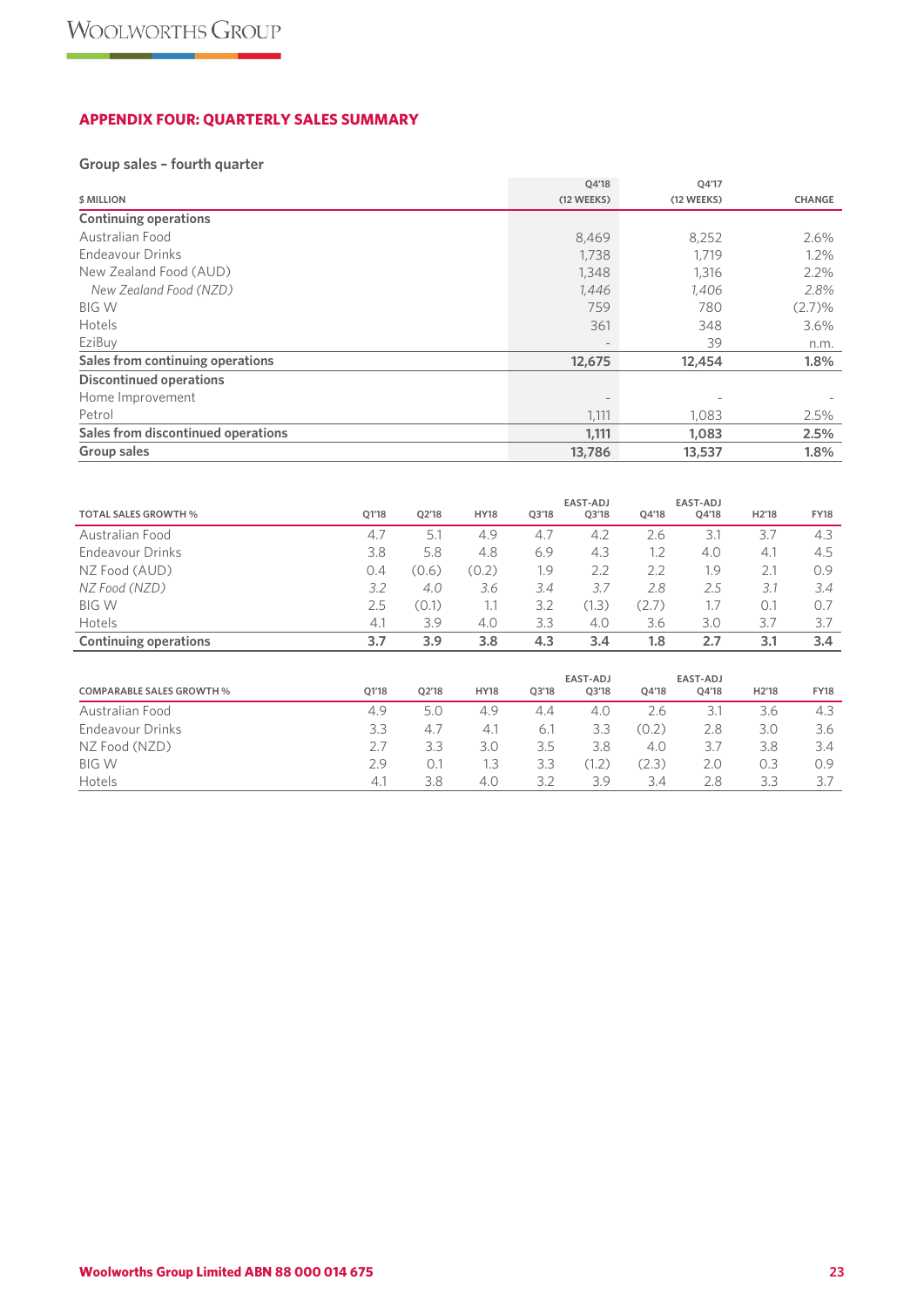## **APPENDIX FIVE: FIVE YEAR STORE AND TRADING AREA ANALYSIS**

|                                                     | 2018                       | 2017                       | 2016                       | 2015                       | 2014                |
|-----------------------------------------------------|----------------------------|----------------------------|----------------------------|----------------------------|---------------------|
| YEAR ENDED 24 JUNE 2018<br><b>STORES (NUMBER)</b>   | <b>FULL</b><br><b>YEAR</b> | <b>FULL</b><br><b>YEAR</b> | <b>FULL</b><br><b>YEAR</b> | <b>FULL</b><br><b>YEAR</b> | <b>FULL</b><br>YEAR |
| <b>Continuing operations</b>                        |                            |                            |                            |                            |                     |
| NSW & ACT                                           | 317                        | 312                        | 303                        | 292                        | 282                 |
| QLD                                                 | 234                        | 234                        | 237                        | 230                        | 225                 |
| VIC                                                 | 249                        | 244                        | 242                        | 234                        | 224                 |
| <b>SA &amp; NT</b>                                  | 79                         | 80                         | 84                         | 82                         | 80                  |
| <b>WA</b>                                           | 98                         | 94                         | 94                         | 92                         | 89                  |
| <b>TAS</b>                                          | 31                         | 31                         | 32                         | 31                         | 31                  |
| Australian Food                                     | 1,008                      | 995                        | 992                        | 961                        | 931                 |
| New Zealand supermarkets                            | 181                        | 184                        | 184                        | 177                        | 171                 |
| Australian and New Zealand retail stores            | 1,189                      | 1,179                      | 1,176                      | 1,138                      | 1,102               |
| Thomas Dux                                          |                            | 3                          | 5                          | 9                          | 11                  |
| Freestanding Liquor (incl. Dan Murphy's)            | 398                        | 387                        | 373                        | 359                        | 349                 |
| Attached Liquor                                     | 560                        | 550                        | 544                        | 527                        | 509                 |
| ALH Retail Liquor Outlets<br>Summergate             | 585<br>$\overline{2}$      | 580<br>$\overline{2}$      | 569<br>2                   | 557<br>2                   | 544                 |
| Woolworths Petrol <sup>i</sup>                      |                            |                            |                            | 513                        | 499                 |
| Caltex/Woolworths Petrol                            | $\overline{\phantom{a}}$   | $\overline{a}$             |                            |                            | 131                 |
| Total Food, Petrol & Endeavour Drinks               | 2,734                      | 2,701                      | 2,669                      | 3,105                      | 3,145               |
|                                                     |                            |                            |                            |                            |                     |
| <b>BIGW</b>                                         | 183                        | 185                        | 186                        | 184                        | 182                 |
| Hotels (includes clubs)                             | 323                        | 329                        | 331                        | 330                        | 329                 |
| EziBuy                                              |                            |                            | 5                          | 5                          | 4                   |
| Home Timber & Hardware (retail)                     |                            |                            |                            |                            | 28                  |
| Masters                                             |                            |                            |                            |                            | 49                  |
| <b>Total continuing operations</b>                  | 3,240                      | 3,215                      | 3,191                      | 3,624                      | 3,737               |
| <b>Discontinued operations</b>                      |                            |                            |                            |                            |                     |
| <b>Woolworths Petrol</b>                            | 534                        | 531                        | 527                        |                            |                     |
| Home Improvement                                    |                            |                            | 106                        | 102                        |                     |
| <b>Total Group</b>                                  | 3,774                      | 3,746                      | 3,824                      | 3,726                      | 3,737               |
| Wholesale customer stores (continuing               |                            |                            |                            |                            |                     |
| operations)                                         |                            |                            |                            |                            |                     |
| Super Value and Fresh Choice                        | 69                         | 65                         | 64                         | 60                         | 59                  |
| Home Timber & Hardware wholesale                    |                            |                            |                            |                            | 475                 |
| Statewide Independent Wholesale                     | 220                        | 220                        | 220                        | 220                        | 220                 |
| <b>Total continuing operations</b>                  | 289                        | 285                        | 284                        | 280                        | 754                 |
| Discontinued operations (Home Timber &              |                            |                            |                            |                            |                     |
| Hardware wholesale)                                 | $\overline{\phantom{a}}$   |                            | 349                        | 452                        |                     |
| Total wholesale customer stores                     | 289                        | 285                        | 633                        | 732                        | 754                 |
|                                                     |                            |                            |                            |                            |                     |
| Trading area (sqm) <sup>ii</sup><br>Australian Food | 2,281,866                  | 2,252,709                  | 2,229,714                  | 2,143,082                  |                     |
| <b>Endeavour Drinks</b>                             | 460,841                    | 446,083                    | 430,691                    | 413,409                    |                     |
| New Zealand Supermarkets                            | 405,274                    | 415,970                    | 417,966                    | 397,889                    |                     |
| <b>BIGW</b>                                         | 1,046,333                  | 1,055,838                  | 1,061,413                  | 1,051,159                  |                     |
|                                                     |                            |                            |                            |                            |                     |

<sup>i</sup> In 2014 three distribution centres were included in store numbers.

ii As a result of separating the trading performance of Australian Food & Petrol and Endeavour Drinks, we are now disclosing separate trading area for Australian Food and Endeavour Drinks. FY15 trading area has been restated on the same basis and is no longer comparable to previously reported data.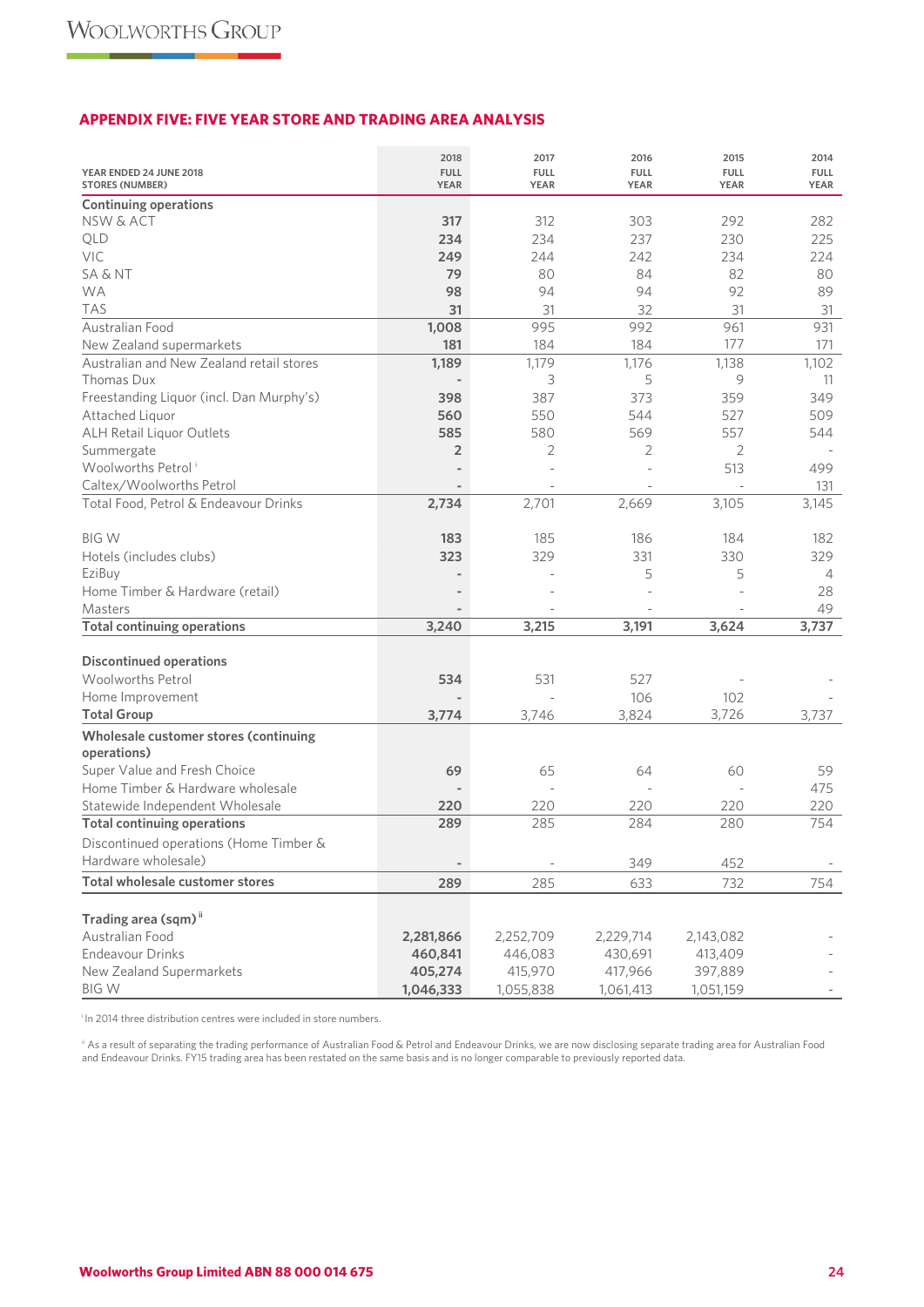# **APPENDIX SIX: NEW STORES AND REFURBISHMENTS**

| <b>FULL-YEAR</b>                                 | <b>GROSS NEW STORES</b><br>(INCL. ACQUISITIONS) | <b>NET NEW STORES</b><br>(INCL. ACQUISITIONS) | RENEWALS/<br><b>REFURBISHMENTS</b> |
|--------------------------------------------------|-------------------------------------------------|-----------------------------------------------|------------------------------------|
| <b>Continuing operations</b>                     |                                                 |                                               |                                    |
| Australian Food (including Metro and Thomas Dux) | 17                                              | 10                                            | 69                                 |
| Endeavour Drinks (including attached)            | 43                                              | 26                                            |                                    |
| New Zealand Food                                 |                                                 | (3)                                           |                                    |
| <b>BIG W</b>                                     |                                                 | (2)                                           |                                    |
| Hotels                                           |                                                 | (6)                                           | 52                                 |
| Total continuing operations                      | 63                                              | 25                                            | 206                                |
| <b>Discontinued operations</b>                   |                                                 |                                               |                                    |
| Petrol                                           | 3                                               |                                               |                                    |
| Total                                            | 66                                              | 28                                            | 206                                |

| <b>FOURTH QUARTER</b>                 | <b>GROSS NEW STORES</b><br>(INCL. ACQUISITIONS) | <b>NET NEW STORES</b><br>(INCL. ACQUISITIONS) | RENEWALS/<br><b>REFURBISHMENTS</b> |
|---------------------------------------|-------------------------------------------------|-----------------------------------------------|------------------------------------|
| <b>Continuing operations</b>          |                                                 |                                               |                                    |
| Australian Food (including Metro)     |                                                 |                                               | 26                                 |
| Endeavour Drinks (including attached) | 10                                              |                                               | 22                                 |
| New Zealand Food                      |                                                 | (1)                                           |                                    |
| <b>BIG W</b>                          |                                                 | (3)                                           |                                    |
| Hotels                                |                                                 | (3)                                           | 13                                 |
| <b>Total continuing operations</b>    | 12                                              | (3)                                           | 64                                 |
| <b>Discontinued operations</b>        |                                                 |                                               |                                    |
| Petrol                                |                                                 |                                               |                                    |
| Total                                 | 13                                              | (2)                                           | 64                                 |